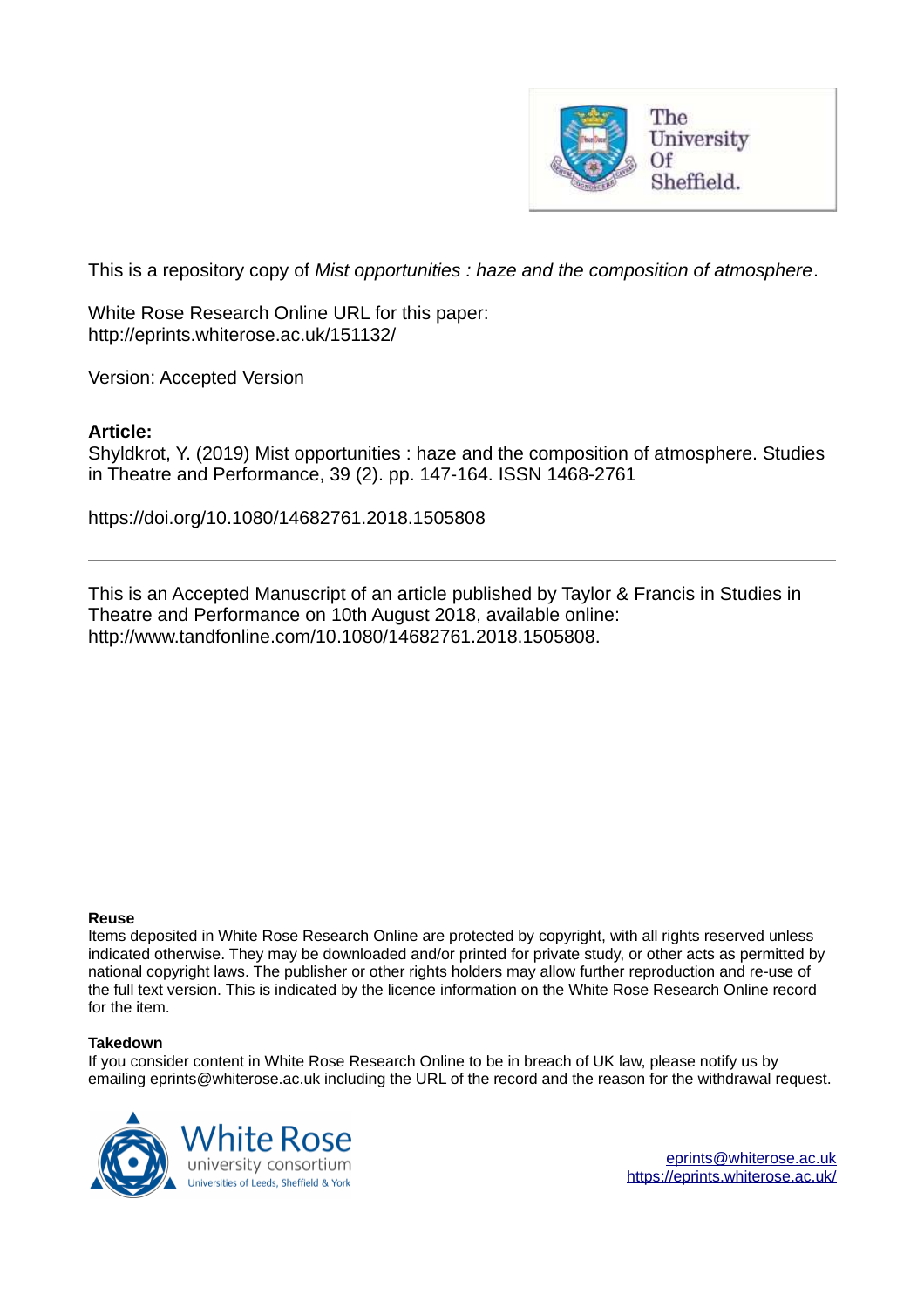## **Mist opportunities: Haze and the Composition of Atmosphere**

## **Yaron Shyldkrot**

## **Submitted for Studies in Theatre and Performance**

## **Abstract**

In this article, I consider what atmospheres are and how we might approach their composition in performance. Atmospheres are an emerging subject of exploration. Yet when it comes to theatre and performance, though often used to describe various experiences, what atmospheres are remains rather hazy and the ways in which they might be generated are relatively unexplored.

To reflect on the hazy phenomenon of atmosphere, I turn, quite literally, to haze. I propose that haze share some similarities with atmosphere, help to materialise and arguably demonstrate our immersion in atmospheres. More specifically, I examine Jamie Lloyd's Killer (2017) and Ann Veronica Janssens' *Yellowbluepink* (2015) to consider the ways in which haze and visual obfuscation can be used to produce atmosphere(s). I expand on four specific strategies for the composition of atmosphere: the first impression of a space, the ecstasies of things, contrast/immediacy and duration. By bringing forward both a critical and practical approach to atmosphere, I aim to show not only how atmosphere can emerge and be understood in the theatre, or how they illuminate the felt, ephemeral and intangible capacities of scenography and performance, but also how the analysis of performance can contribute to the recent interest in atmosphere.

## **Text**

Atmospheres play a crucial role in theatre performances. From a welcoming foyer to a festive auditorium, the cosiness of a pub theatre or the edgy allure of an underground venue, we are constantly immersed within, and are always a part of, an atmosphere. Atmospheres are creatures of the moment  $-$  we sense them immediately. When we enter a room we feel its cosiness, and when we walk past a dark alley at night we might feel threatened. There is also a rich vocabulary to describe atmospheres - serene, melancholic, tense, solemn, cold, warm, erotic, etc. and in everyday speech, atmosphere is often conflated with mood, feeling, ambience, aura 'and other ways of naming collective affects' (Anderson 2009, 78). But what are atmospheres, exactly? And can they be composed?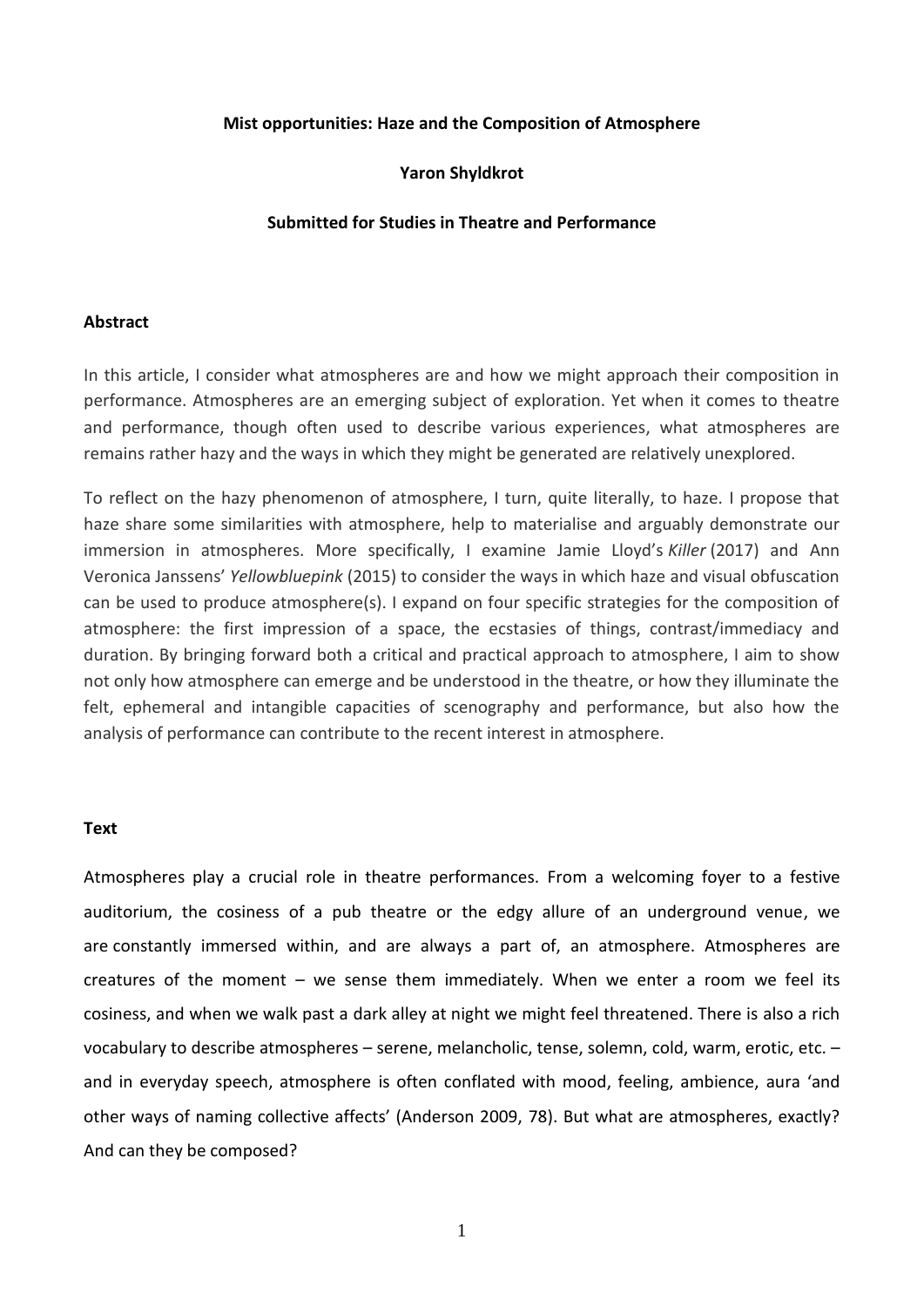Recently, there has been a growing attempt to understand the elusive phenomenon of atmospheres, particularly in the fields of philosophy, cultural geography, architecture and urban planning. Mikkel Bille and Tim Flohr Sørensen (2016) identify two strands in the recent proliferation of studies about atmospheres: the first tries to improve our understanding of atmospheric encounters and make sense of our experiences by unravelling the epistemological and ontological criteria of those encounters (see Böhme 1993, 2017; Thibaud 2011, 2014; Stewart 2011; Griffero 2014); the second regards atmosphere 'as something purely materialistic', and examines, practically, the different ways in which light, smell, sound or temperature may generate or shape a sense of space (Bille and Sørensen 2016, 159; see Edensor 2015; Bille 2015b; Zumthor 2006). However, when it comes to theatre and performance, while atmospheres are used to describe and unpack various experiences, what atmospheres *are* remains rather hazy and the different ways in which they might be generated in and through performance are often left unexplored. Therefore, in this article, I explore the use of obstructed vision  $-$  specifically using haze and darkness  $-$  in performance and installation as a means of investigating what atmospheres are *through* the process of their production.

To reflect on the hazy phenomenon of atmosphere, I turn, quite literally, to look at haze and thus pursue the recent thinking about atmosphere through haze, fog, mist, clouds and air (McCormack 2015; Wagenfeld; 2015; Rauh 2017; Salter 2014, 2017; Shearing 2017). If atmosphere is the immaterial 'something in the air' that influences the feeling of a space or a situation and the appearance of the material world (Bille 2015b, 267), I propose that haze and mist share some similarities with atmosphere and help to materialise and arguably demonstrate our immersion in atmospheres. Atmospheres might escape one's conscious attention, but mist can draw our attention to the air that surrounds us, the air that we are in and that touches us  $-$  the air that, similar to atmosphere, fills and creates our environments and experiences (Shearing 2017, n.p.).

I situate the examination of atmosphere *production* by means of haze and darkness within the growing engagements and designs by practitioners and artists - such as Elizabeth Diller and Dirk Hebel, David Shearing, Katrin Brack, Fujiko Nakaya and Olafur Eliasson - who explore the movement and transformation of climates, the production of artificial weather or the recreation of various hazy phenomena. Indeed, as Chris Salter notes, artificially produced haze and fog 'have long functioned as core materials in the quest for artificially produced atmospheres' (Salter 2014, 226– 227, 233). This does not mean that atmospheres initiated by design are less real, sensed or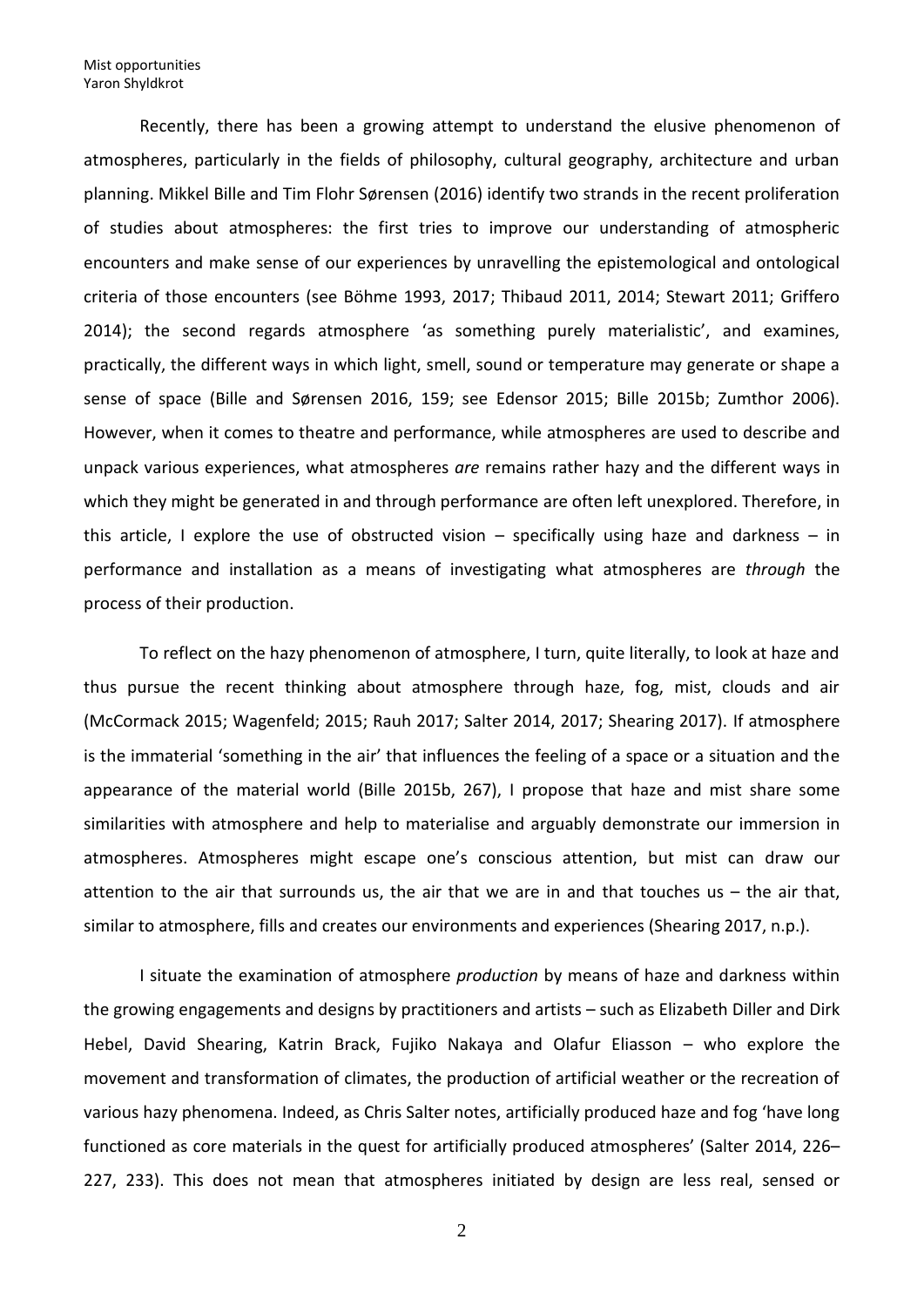affective, but rather they might illuminate the felt, ephemeral or intangible manifestations and capacities of scenography and performance.

Thus, in the first section below, I begin by defining atmospheres more broadly in order to outline the process and challenges of the composition of atmosphere. I then observe Jamie Lloyd's *Killer* (2017) and Ann Veronica Janssens' Yellowbluepink (2015) to consider, first, the ways in which haze and visual obfuscation can be used to produce atmosphere(s), and, second, which atmospheres might emerge when we cannot see clearly. Through these case studies, I seek to expand on four specific strategies for the composition of atmosphere: the first impression of a space, the ecstasies of things, contrast/immediacy and duration. By bringing forward both a critical and practical approach to atmosphere, I aim to show not only how atmosphere can emerge and be understood in the theatre, but also how the analysis of performance and installation might contribute to the recent interest in atmosphere.

#### **On atmosphere production**

<u>.</u>

I begin my exploration of atmosphere by broadly considering what atmospheres are, before examining how they might unfold  $-$  and be composed  $-$  in performance. Stuart Grant draws on Jürgen Hasse and defines atmospheres as 'spaces with vital qualities that can be felt sensitively' (2013, 13). They flow, include, envelop, resonate and give forth both the affordances of the environment and the qualities of the experience. For philosopher Gernot Böhme, while atmospheres bathe everything in a certain light or 'fill the space with a certain tone of feeling like a haze', we are unsure where they are, exactly, and 'whether we should attribute them to the objects or environments from which they proceed or to the subjects who experience them' (1993, 114).<sup>1</sup> Böhme describes atmospheres as floating in between: between subject and object (2013, 3), between being subjective and objective (or quasi-objective) (1993, 122). Following Böhme, atmospheres emerge between the perceiver and the perceived; they are at once 'spatial bearers of moods' and simultaneously 'affective powers of feelings' (ibid, 119). Atmospheres emanate from

 $<sup>1</sup>$  In trying to define atmosphere, some scholarship prioritises the properties of the space (the object) as opposed to</sup> that which focuses on the perceiver (the subject). For example, see Ingold's exploration of Bollnow's 'mood space' (2016, 167), in contrast with phenomenologist Hermann Schmitz's examination of atmospheres as means of understanding emotions (see Griffero 2014, 2017) or Heidegger's notion of Stimmung (mood) (see Welton 2011).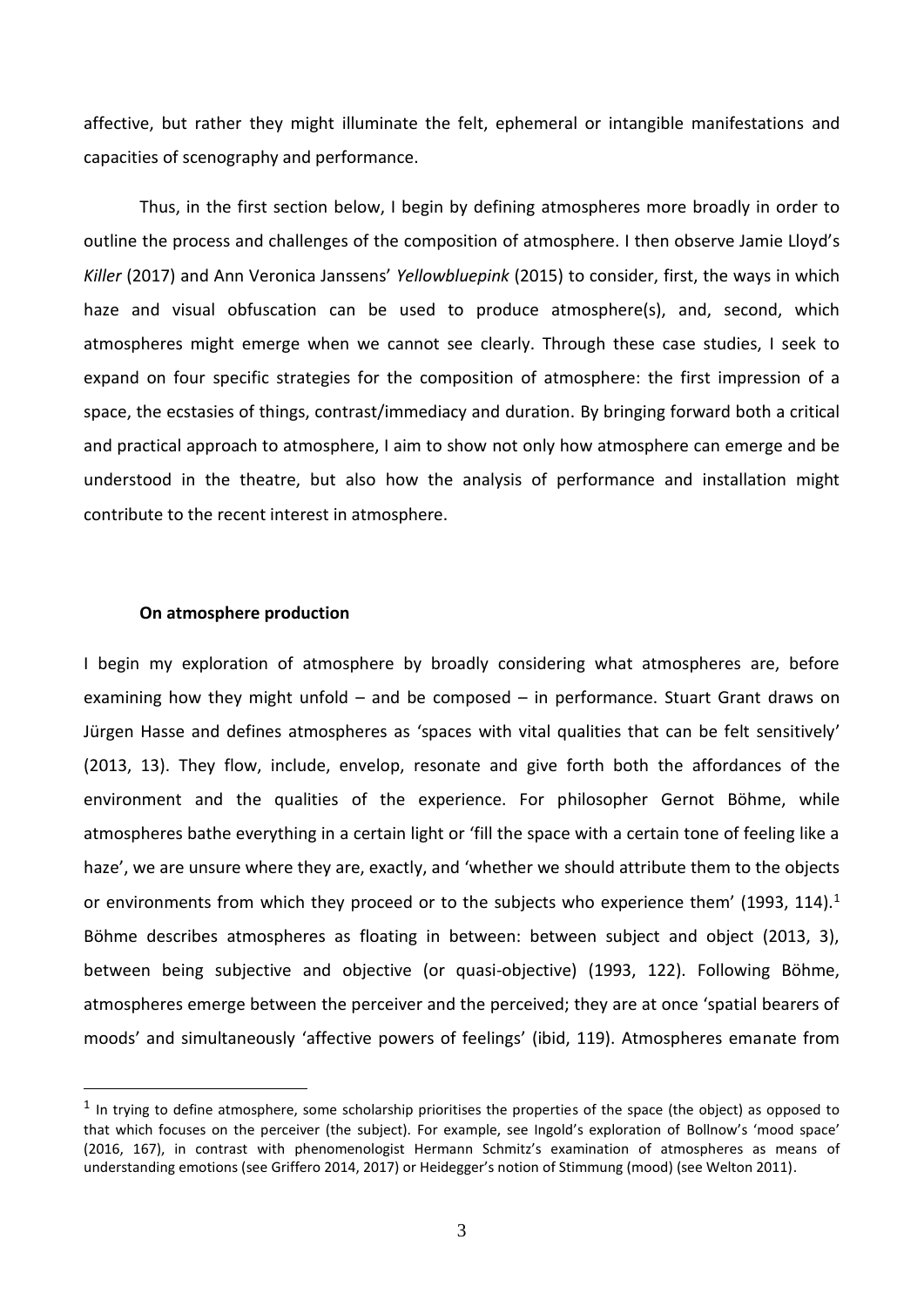the ensemble of elements that make up the perceived 'object' and so they belong to the perceived object. On the other hand, they require someone to 'apprehend' them and as such they also belong to the perceiving subject (Anderson 2009, 79). Put differently, atmosphere is what relates factors of the environment with my experience in that environment *in a particular moment*; they form that relation and its qualities. As such, atmospheres, much like Susanne Gannon's definition of lived spaces, 'emerge in the contours and meetings of architectures, living and non-living things, all sorts of objects and bodies, memories, imagination, emotions' (2016, 79). We are therefore not just *in* atmospheres but are also a *part of* them (Bille 2015b, 270), as we have the capacity to impact – and be impacted by - how such 'meetings' might unfold. Therefore, as a working definition, I consider atmosphere as that which emerges from the interaction between the constellation or assemblage of natural and aesthetic elements in a particular space and time: in a particular 'meeting' or interaction. This relationship, in turn, can affect those who are part of that interaction and can impact the way in which they perceive, feel or make sense.

A useful way of thinking about atmosphere is through weather. The term 'atmosphere' has a meteorological meaning denoting the layer of gases that surrounds the earth. Since the eighteenth century the term has also been used to describe mood, or as a metaphor for 'something in the air': drawing from the etymology of  $atmos -$  the Greek word for steam or vapour  $-$  and *sphere*, and echoing something cloudy or indistinct. Bringing together meteorology and aesthetics, Andreas Rauh suggests that

atmosphere *generates* both weather and sense phenomena; it *surrounds* the Earth as well as encompasses our sensual perceptions and *influences* both the unfolding of weather events and the flow of perception.  $(2017, 1-2,$  original emphases; see McCormack 2015, 83)

Much like the atmosphere around the earth, when one is immersed in a 'sensed' atmosphere, one is part of an encounter that colours one's own perceptions and steers them in certain directions (ibid).

 However, atmospheres are not synonymous with weather. Granted, both atmosphere and weather can affect or modify my mood: I might feel happy on a sunny day, and gloomy in overcast conditions. However, understanding (sensed) atmosphere through Böhme's relational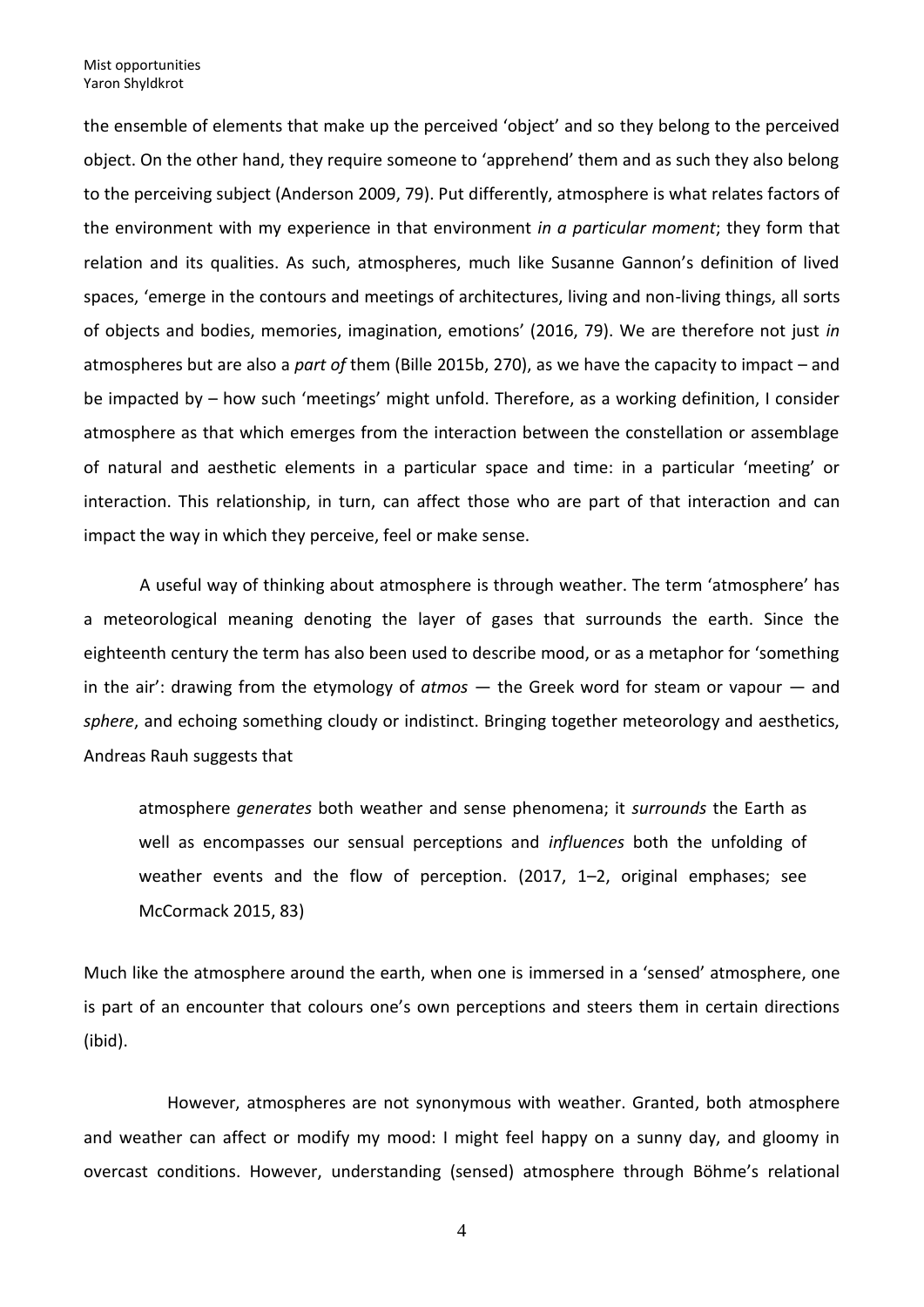approach implies that, unlike weather, atmospheres do not exist independently. Even if I imagine a particular place with a certain atmosphere (thinking of atmosphere by proxy), I still relate myself to it. The threatening atmosphere of the dark alley, for example, might emerge from its narrowness, the texture of the walls, the intense silence, the darkness, the lack of other people, the low temperature, and my interaction  $-$  or anticipated interaction  $-$  and response to all of these elements, as well as the particular mood with which I have entered the alley. It is through the encounter with that alley (either by walking through, or anticipating walking through, informed by memories, past or similar experiences), that the atmosphere emerges. Moreover, while weather has apparent forms that we can see or feel (such as rain, snow or wind; see Welton 2011, 128), atmosphere is not a 'thing', or material object, that is perceived. As Thibaud notes, 'we do not perceive *the* ambiance, we perceive *on the basis of* the ambiance' (2011, 210, my emphasis). Such a phenomenological approach suggests that atmosphere establishes the terms of perception; it is 'a *sensory background* that specifies the conditions under which phenomena emerge and appear' (ibid, 212, original emphasis). Indeed, weather  $-$  even if not 'visible', through temperature, humidity and air pressure – can affect how we make sense or feel in a particular space and time and therefore contribute to the emergence of atmospheres. Yet weather is only one of the elements that constitute an atmosphere. It is not only that the dark alley is cold and misty that generates its spooky atmosphere, but it is also the fact that the alley is, for example, dark or narrow. As such, all things, as Gannon notes, even those that do not have a clear form or shape, 'have equal potential to impact an atmosphere' (2016, 84).

The 'in-betweenness' or relational view of atmosphere that Böhme suggests leads him to two approaches to atmosphere: atmosphere reception and atmosphere production. For Böhme, atmospheres can be produced and are involved whenever something is being staged and where design is a factor (1993, 125; 2013, 3). By composing an atmosphere, one seeks to orchestrate and shape 'the experience of, and emotional response to, a place through the material environment' (Bille et al. 2015, 33) in order to facilitate particular feelings or sensations. This perspective allows us to identify various processes of aestheticisation and manipulation, for instance in architecture, commerce, advertising or even politics, as well as attempts to generate particular atmospheres in various places  $-$  such as restaurants, shops or theatres  $-$  by considering the composition and arrangement of both material and immaterial elements of that environment. The composition or of atmosphere therefore becomes central to the design of experiences, which is of particular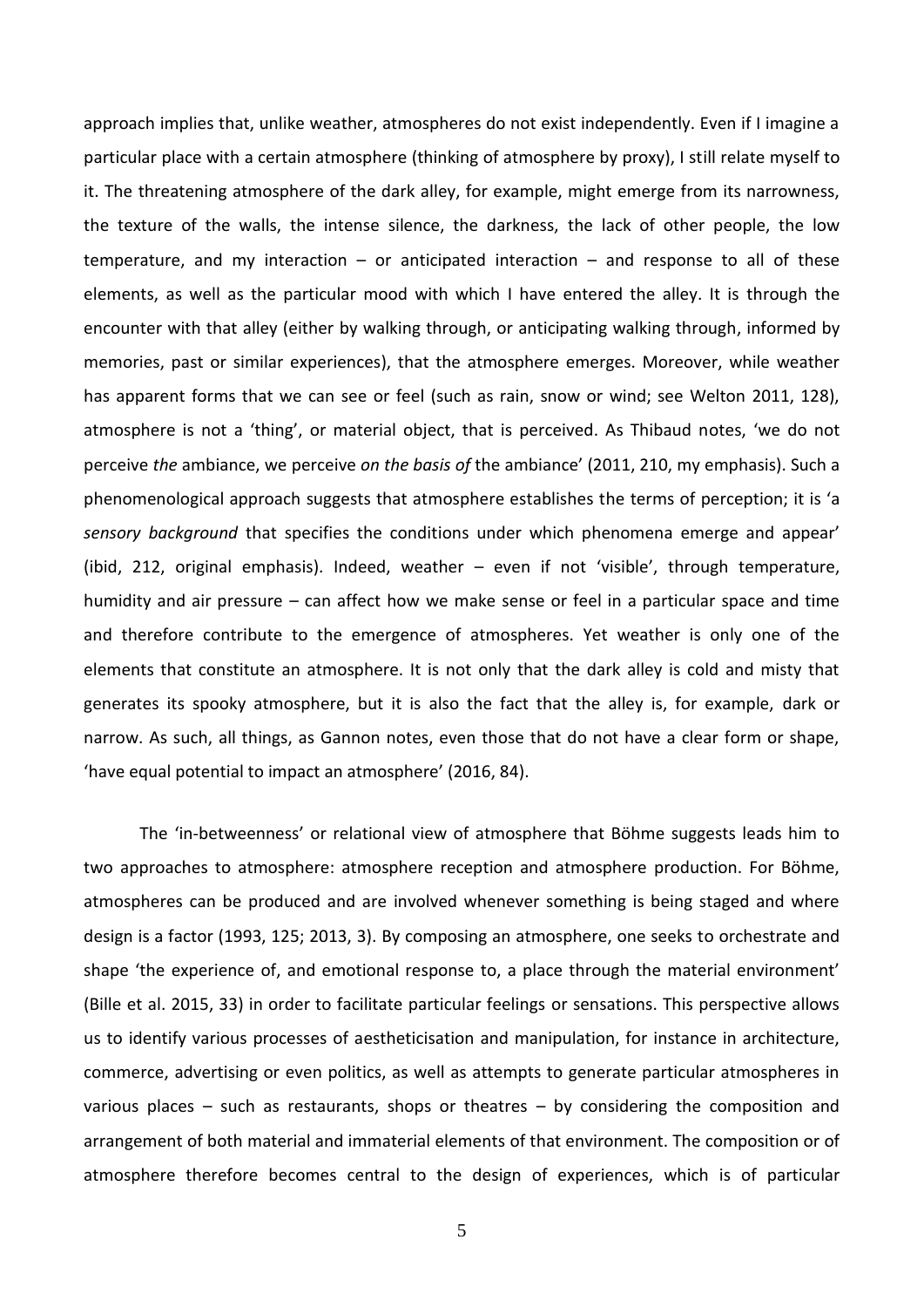importance when it comes to theatre and performance. Böhme even looks at the theatrical stage set as a paradigm for atmosphere production, since scenography presents some of the necessary elements to produce an atmosphere on stage (2017, 2; 2013).

 Indeed, when it comes to theatre and performance, atmospheres can be a useful trope to describe or unpack various experiences. For actor and director Michael Chekhov for example, atmospheres name an affective zone, or a feeling which lives in the event-spaces, yet does not belong to anybody. Focusing primarily on the actor's body, Chekhov turns atmosphere into a metaphor for the feelings evoked by the performance or the 'spirit' or embodied qualities in the world of the play (Cornford 2017). While Chekhov considered the affective dimension of performance through dramaturgy ('the score of atmospheres'), Czech scenographer Josef Svoboda's holistic and dynamic view of scenography preceded Böhme and considered the significance of scenography, not merely through the practical functions of design but rather the evocation of atmospheric qualities (Hann forthcoming). More recently, Hans-Thies Lehmann highlights how in postdramatic theatre, 'the presentation of an atmosphere' as the state of things can become more dominant than the narrative of the show (2006, 63, 74). However, despite the growing interest in atmosphere as that which fills the space and 'exists between the theatre's walls' and passes or flows between and among actors and audience (Welton 2011, 130), atmospheres still receive relatively little attention, with research considering primarily atmosphere reception and experiences of spaces (Fischer-Lichte 2008; Welton 2011; Grant 2013). While Böhme's assertion regarding the significance of (stage-)design for atmosphere production has been frequently quoted and referred to in the emerging exploration regarding the capacities of scenography (Home-Cook 2015; Edensor 2015; McKinney 2017; Hann forthcoming), the different ways in which atmospheres are generated in performance and the difficulties of atmosphere production are hardly tackled. Therefore, following its nascent examination (Salter 2014, 2017; Shearing 2015; Collins 2017), I wish to advance the exploration of atmosphere production in theatre and performance, propose a few strategies for their composition, and consider some of the complexities such compositions might entail.

Böhme acknowledges that atmospheres 'are quasi-objective, namely they are out there' (2017, 2). Yet, his methodology is primarily phenomenological. On this basis, George Home-Cook, who conducts a phenomenology of atmosphere in the theatre, suggests that '[w]hilst sound, scenography, set design and lighting provide the initial stimulus for the manifestation of a particular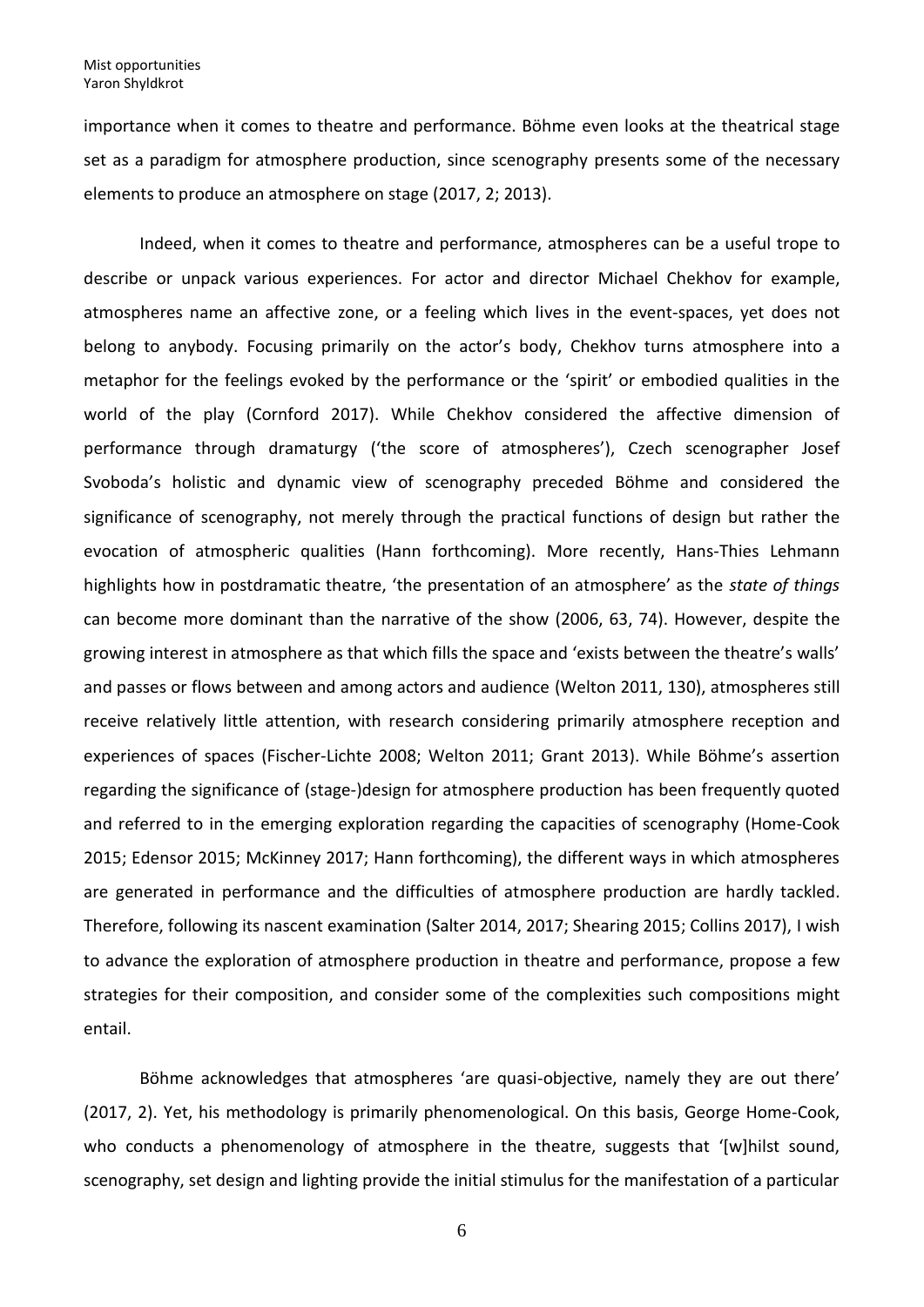kind of atmosphere' (2015, 163), by paying attention to an atmosphere 'we motivate, enhance and intensify it; we allow it to show itself' (161). Thus, for Home-Cook, 'atmospheres only fully come into being as a consequence of their being *noticed'* (156, original emphasis). However, conceiving of atmospheres as a phenomenon that can *only* be apprehended by an experiencing subject foregrounds that one must be 'exposed' to an atmosphere in order to appreciate it (Sørensen 2015, 64). Such a perspective poses a fundamental challenge to the possibility of considering atmospheres beyond subjective experience, as it not only limits the scope of atmospheres that could be analysed or thought, but it also maintains a humanist bias that does not fully account for various possibilities of materials and 'the fluctuating contingencies of spacetimes composed of assemblages of relations' (McCormack 2015, 80). Moreover, it disregards how certain cultural, social and representational factors and contexts inform the understanding of atmospheres (more below). The focus on the orchestration of environments is a result of a methodological difference, since, as Böhme elucidates, '[o]nly from the perspective of the subject is atmosphere perceived as the emotional response to the presence of something or someone' (2017, 26). I, on the other hand, embrace a compositional approach and seek to examine atmosphere from the perspective of their production, or what Böhme terms 'the object', namely, the 'sphere of its perceptible presence' (ibid).

While Home-Cook's phenomenology reduces the capacities of different materials to shape a particular atmosphere, it points to some of the challenges and complexities surrounding atmosphere production. When examining the composition of atmospheres, the main challenge with which one is faced is how can we compose something which is intangible, diffuse and hard to grasp? Atmospheres, as Derek McCormack suggests, 'name the affective qualities of gathering intensities of feeling while always escaping the recognizable form of that gathering' (2015, 84; Salter 2017, 174). In other words, while the composition of atmospheres can be seen as the modulation of a constellation of different materials  $-$  natural or artificial, tangible or intangible  $$ atmospheres do not have one specific point of origin: they always exceed and are not bound to the materials that form them. Furthermore, if the process of composition itself implies the arrangement of various disparate elements, atmosphere production also involves some ephemeral fleeting elements that are neither visual nor material. So how could these be crafted? Finally, the act of composition might imply some degree of separation between the composer and the 'object'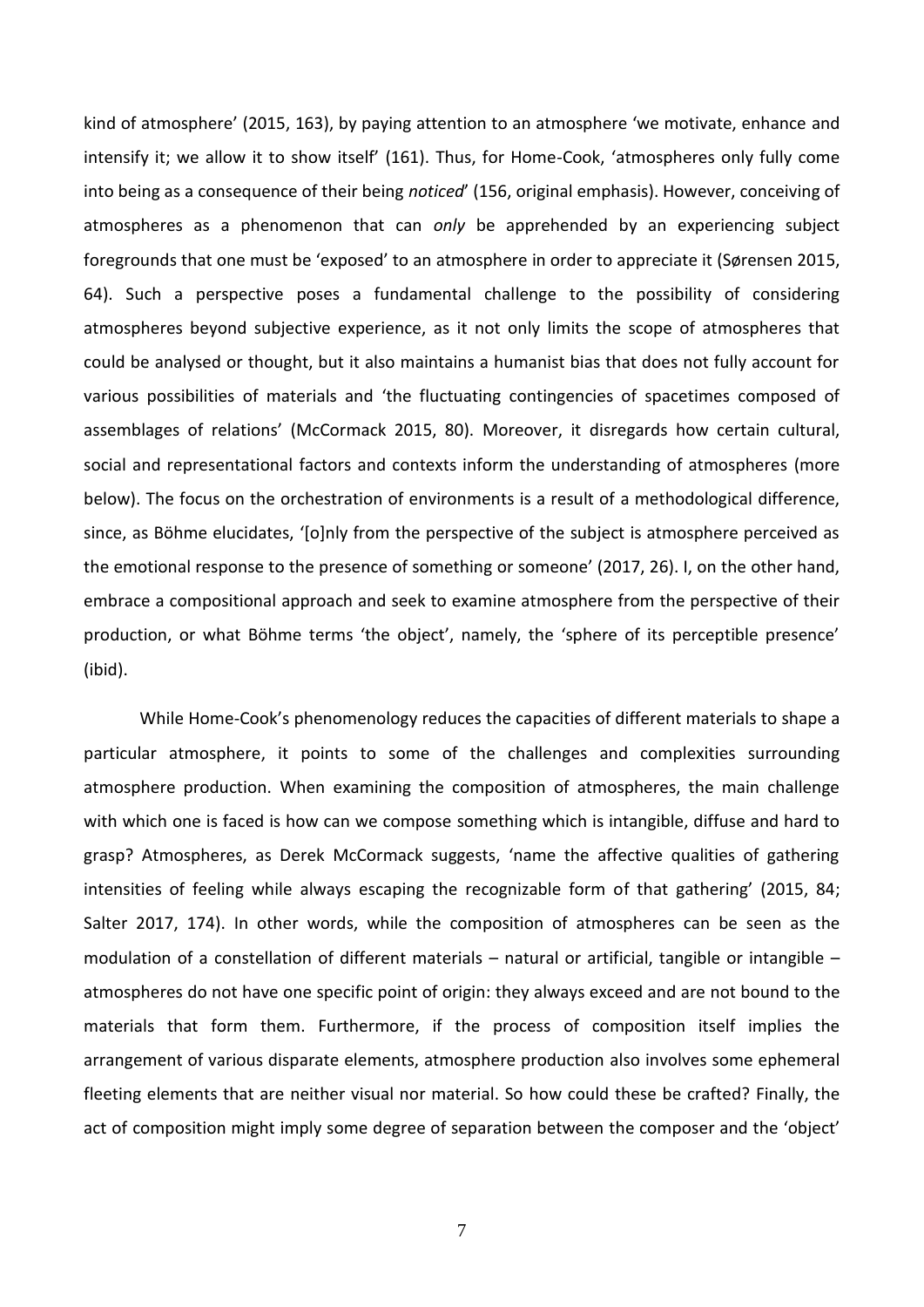composed, which highlights an inherent paradox in the process (and analysis) of atmosphere production, since one is always part of and immersed in the atmosphere that is being produced.

In response, Tonino Griffero proposes that atmospheres are not composed but *generated*, namely, they succeed from their specific 'generators', whether material or immaterial (2017, n.p.). Such a view resonates with McCormack's conceptualisation of how different 'objects' become *devices for doing atmospheric things*. By atmospheric things he delineates, 'first, relatively shaped forms that foreground the relations in which they are immersed and, second, and simultaneously, the sense that something atmospheric is taking place without forming as an object' (2015, 85). In that sense, and building on Böhme's relationality, these arrangements, compositions or 'atmospheric things' do not form *the* atmosphere – or a representation of an atmosphere for that matter. Rather, they create 'tuned' spaces and set up the conditions for atmospheres to appear. These compositions can establish a dominant tone in a space or situation, that will only fully emerge *as* atmosphere when they are met with a perceiving subject. By this, I do not mean imply that there is a 'pre-atmosphere' or 'semi-atmosphere' in space, since we are constantly immersed in atmospheres. Rather, I argue that the composition of atmosphere is an invitation that seeks to enhance or shift the tone, the general character of a space, or intensify its experiential qualities as a result of particular material circumstances. Daniel Blanga-Gubbay notes that 'sometimes the artist is not the one that creates the form, but the one that fills the space with all the conditions [...] for something to happen' (2016, 33). I propose that that something can be atmosphere. Indeed, following the relational perspective of atmosphere, these invitations could be changed or even declined (Griffero 2017, n.p.), but nevertheless, this material or practical view allows for a shift of focus from the personal perspective to a broader appreciation of the different (affective, sensuous, reflective) engagements between people and spaces or events. As such, it traverses the framework provided by a subjectivity-bounded phenomenology (Sørensen 2015, 67), which is tied to a particular experiencing subject.

Furthermore, by speaking about *the conditions* for atmospheres, we might begin to finally approach atmosphere as a collective or shared experience. While I acknowledge that we live in a diverse world with many and various relationships with atmospheres, I follow Thibaud in suggesting that we can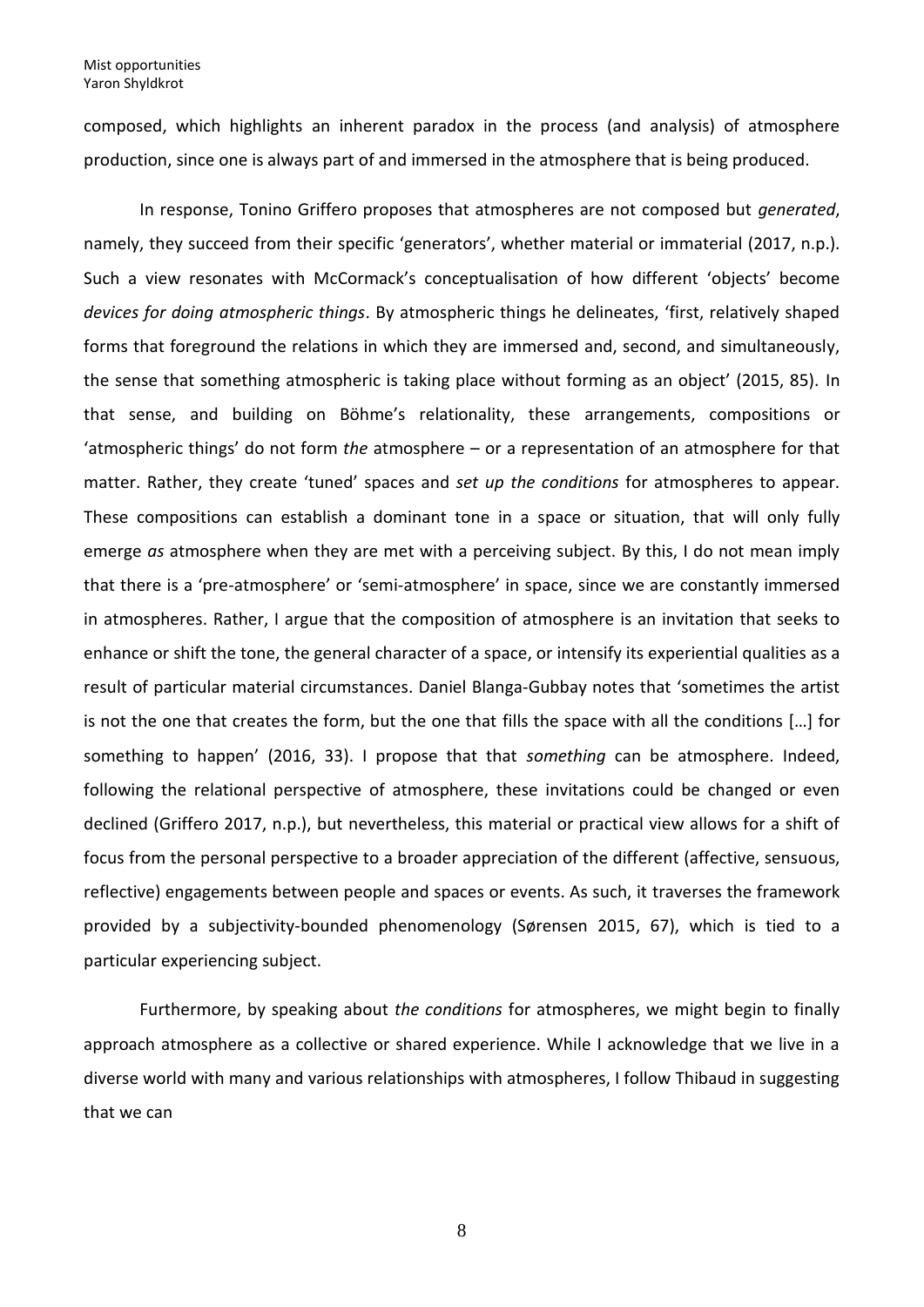[be] plunged together into a single ambiance [...] whilst experiencing different ways of feeling submerged. To say "we are not in the ambiance" [...] means that one's lived experience is not necessarily in perfect harmony with the dominant tonality of a situation (Thibaud 2014, 288; Bille 2015b, 269).

Therefore, the crux of atmosphere production is the engagement, orchestration and analysis of that 'dominant tonality': namely, the different ways in which architecture, lighting, sound, smell, texture, humidity and temperature (among others) are brought together and create particular conditions for experiences and atmospheres, situated in a particular space and time. This can be seen as a strategy for theatre making or be applied to the analysis of atmosphere production. For example, the view of atmosphere as a constellation of elements can illustrate how a particular element of design might function differently in various constellations or situations and lead to different atmospheres (as I demonstrate below). A red light for instance, can produce an erotic or scary tone through different angles and intensities, when interacting with other elements on stage or when appearing in different spaces. Thus, the composition of atmosphere in performance is not a *finite formation* using various theatrical means, nor is it a by-product or surplus of design. Instead, I conceive of atmosphere production as a deliberate, distinct and carefully constructed scenographic or dramaturgical arrangement geared toward the creation of a 'tuned space', where the various mise en scènes and their configuration of/on the stage can extend beyond the mere function of design or staging and create 'an atmospheric suggestion over the perceiver's felt-body' (Griffero 2014, 80-81).

### **Stepping inside a cloud**

Following the initial definition for atmospheres and atmosphere production, I seek to outline specific strategies for their generation, continuing the exploration of atmospheres through the process of their composition. To highlight the sensed or felt capacities of atmosphere, I unpack compositions that utilise visual obfuscation. Focusing on haze (or mist) and darkness, as specific dramaturgical/scenographic tools that establish dominant tonalities in spaces, in this section, I will propose two distinct approaches for understanding the composition of atmosphere: the first impression (of space) and the ecstasies of things.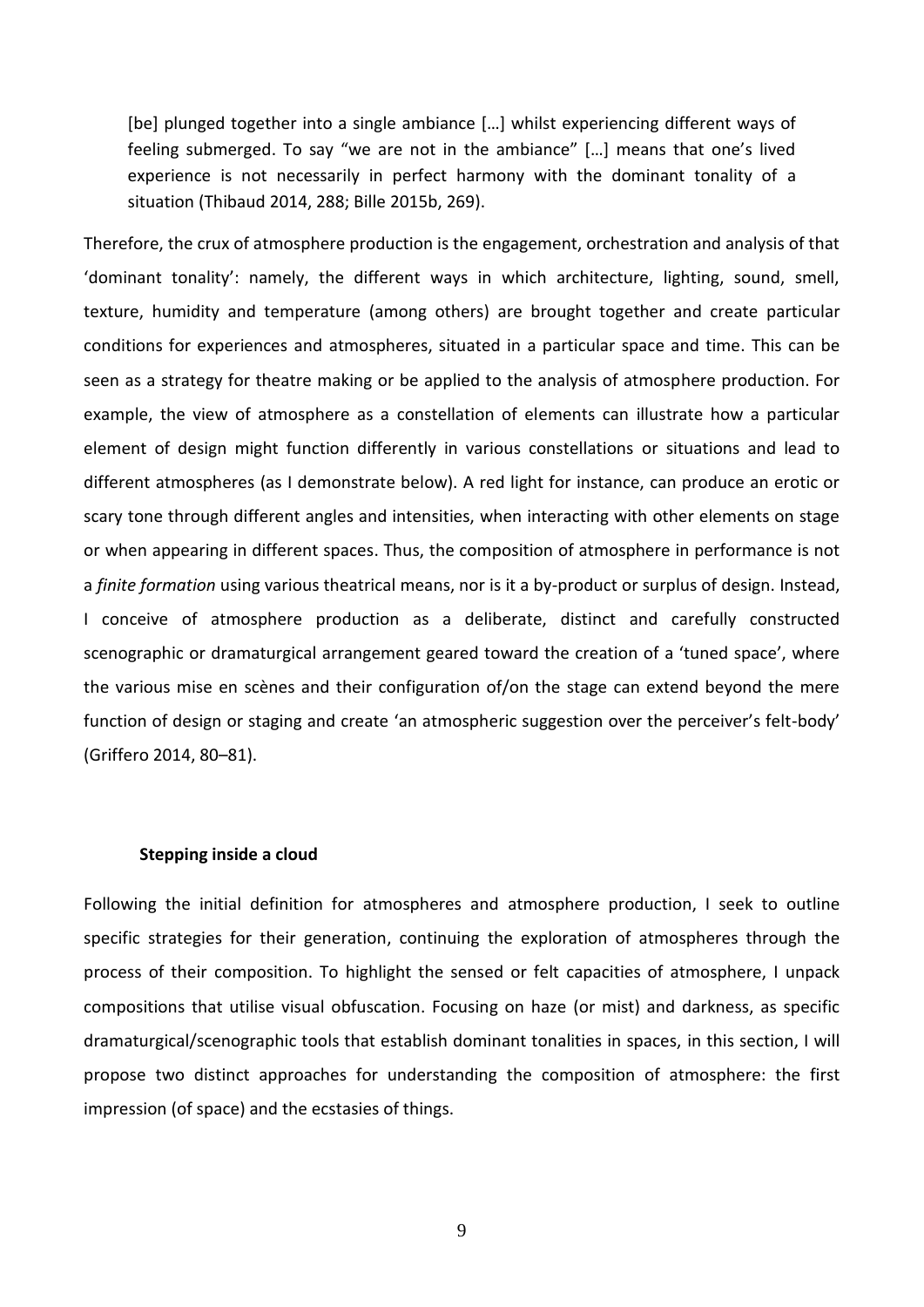While Böhme considers the stage set as a paradigm for atmosphere production, I suggest that the composition of atmosphere in theatre must extend beyond the stage. Atmospheres in the theatre emerge even before we enter the auditorium and whether anticipation, excitement or dread, the auditorium is suffused by an atmosphere that evokes a sense of place even before the show starts. Therefore, I propose that when considering the composition of atmosphere in performance one should also take into account the first impression of the audience member as she enters the space which includes factors as varied as the intensity, angle and colour of houselights; the presence of background music and its volume; the temperature of the space throughout the performance; or the smell of a room that is filled with haze. All of these different elements - and many more  $-$  influence the experience of performance by contributing to the emergence of different ambiances and tones, and, as such, also expand the frameworks of scenography and dramaturgy. Of course, we might not be able to account for all of them (in composition or analysis); yet, as some of them are often taken for granted, I argue that these possible contributors to atmosphere still play a vital role in establishing the 'dominant tonality' of the performance. While you cannot always modify elements such as seating arrangements, or the circulation of air, these factors are still present, and can still affect the production (and of course reception) of atmosphere.

Therefore, the first strategy I propose for the composition of atmosphere is the shaping of the first impression of space, environment or event. According to Griffero, the first impression is an affective and corporeal perception, succeeded by immediate evaluation (either conscious or felt). Imbued with atmospheric potentiality, the first impression 'influences and directs with its atmospheric charge every subsequent reflection and perception' (2014, 30-31). Atmospheres are seductive. In that sense, the cosiness of a room or the threat of the dark alley might be seen as a result of the initial encounter with the dominant tonality in these particular spaces. The same applies to performance that succeeds from the first impression of the performance space. Embracing the significance of first impression, Erika Fischer-Lichte suggests that the initial impression to affect the spectators upon entering the auditorium results in an atmosphere, which continues to influence their perception throughout the performance (2008, 115). The first impression, then, entails some degree of disruption or change, which breaks the habitual and pragmatic flux of experiences, thus providing the initial stimulus for the manifestation of an atmosphere (Griffero 2014, 29; 2017, n.p.). Thus, if the first impression is 'charged with an enormous yet fragile atmospheric potentiality' (Griffero 2014, 31), I suggest that accounting for or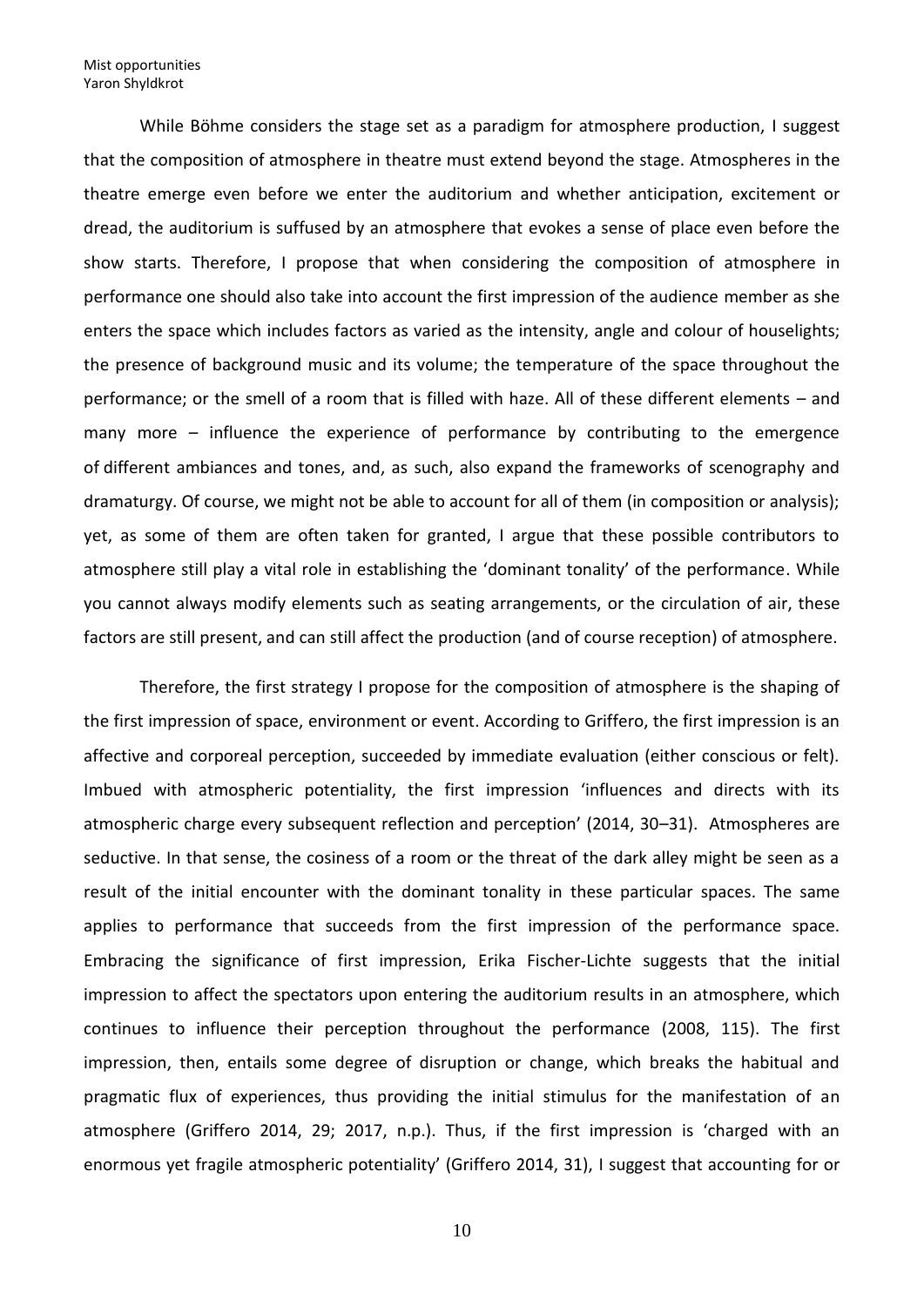modulating that first impression or interaction is a productive way to approach the composition of atmosphere. This can be seen, for example, in the first impression created by Jamie Lloyd's production of *Killer* (2017) by Phillip Ridley.

On entering the ditch at Shoreditch Town Hall, the audience finds a large room lit by white fluorescent light. The brightness of the light reveals just how much the paint is peeling off the basement walls. Wooden chairs are arranged in a square shape and are facing outward so that, once sat, the audience cannot easily see the middle of the square or the majority of the group. On each chair lies a pair of headphones, and in the middle of the square an enthusiastic performer (John Macmillan) sits on the floor next to a large sound desk. The space is cold and damp and there is something disturbing about it. Above the wooden chairs and just below the light, thick amorphous smoke floats around. This menacing haze swirls across the space. It is very noticeable, and  $-$  perhaps due to its closeness to the light  $-$  it feels rather bright. As the show begins, the performer starts to speak behind the audience's back and, after a quick sound check for the headphones, a flick of a switch is heard. The space is now pitch black.

As this brief description of the ditch attests, the spectators' initial encounter with the performance space is already charged with atmospheric potentiality. This alarming first impression charged and coloured subsequent moments in the performance with a similar tone. For instance, when the audience was plunged into complete darkness, darkness maintained  $-$  and possibly enhanced  $-$  the threatening effect of space. The tense atmosphere cannot be traced to a solitary component but is a consequence of a dynamic constellation of elements and their ecstasies. In reflecting on what produced the first impression and particular atmosphere in *Killer*, we might point to exposed brick walls, the dampness or the disorienting sound, as well as haze and darkness that filled the space. The relationship between all these elements and the ways in which they effected one another (and the audience), through their ecstasies, resulted in the production of the disturbing tone in that space.

For Böhme, the ecstasies of things indicate the ways in which things radiate outwards into space, make a certain impression on us, and thus contribute to the formation of an atmosphere (2017, 5). Echoing the ancient Greek notion of standing out, or standing outside oneself, Böhme's notion of ecstasies refers to the effects objects could exert externally, beyond themselves, through the ways in which their qualities are *present*, perceived or sensed. Ecstasies of things do not simply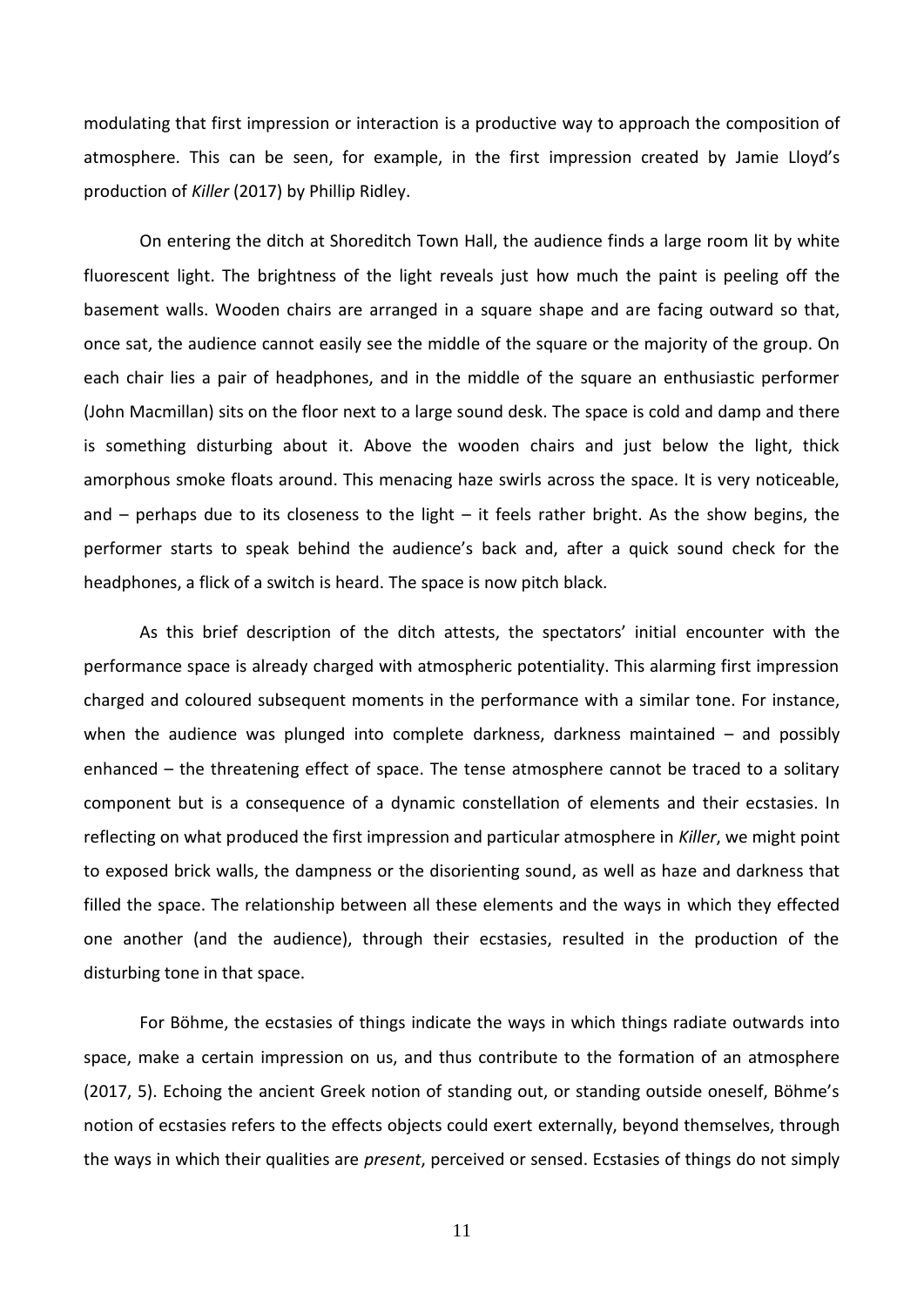denote the parameters or characteristics of things  $-$  such as their sound, smell or colour  $-$  that determine the object, and distinguish it or separate it from other objects. Instead, ecstasies, in Böhme's interpretation, account for the expressive qualities and the effects things emit onto their surroundings. From this perspective, the blueness of a cup, for instance, is not restricted to the cup. It is not something the cup 'has' or 'is'. Rather, the blueness of the cup can be seen as a way in which 'the cup is present in space and makes its presence perceptible'. Its 'blueness' is something which occupies space. It radiates out or goes forth beyond the cup, to the setting around the cup, and colouring or 'tincturing' this environment in a certain way. As Böhme explains, '[t]he existence of the cup is already contained in this conception of the quality "blue", since the blueness is a way of the cup being there, an articulation of its presence' (1993, 121). The blueness of the cup is then part of its ecstasies, which when coming together in relation to other objects (including those perceiving those objects), create a certain tone in space, or make a certain impression, thus contributing to the formation of an atmosphere. Atmospheres then, could also be thought of through the ways in which spaces are 'tinctured': the different ways in which things or environmental constellations (including people) are present in space, that is, through their ecstasies.

Equally, the form, dimensions or volume of things can be thought of as part of their ecstasies, as the shapeshifting haze in *Killer* indicates. Haze was not simply thick or bright but it also 'radiated outwards'. By floating through the dimly lit space, thickening the air in the basement it was a significant contributor in the dynamic constellation of elements, that created the menacing effect and atmosphere of the performance. Equally, when the space was veiled by darkness, the latter emanated in space, arguably maintaining or intensifying the particular impressions and effects created thus far. The qualities of both haze and darkness transformed the space, and through their ecstasies, they demanded a different orientation in the room, filling it 'with tensions and suggestions of movement' (Böhme 1993: 121). Haze and darkness did not simply appear or were present in the ditch, but exerted effects through their qualities, provoking sensual and perceptual impressions through the ways in which they were present. Thus, they modified the perception of space and the tone that emerged in it. Consequently, we could broaden the understanding of ecstasies and consider or associate them with immaterial or intangible elements, such as darkness or haze. Accounting for the ecstasies of things, or gathering elements by their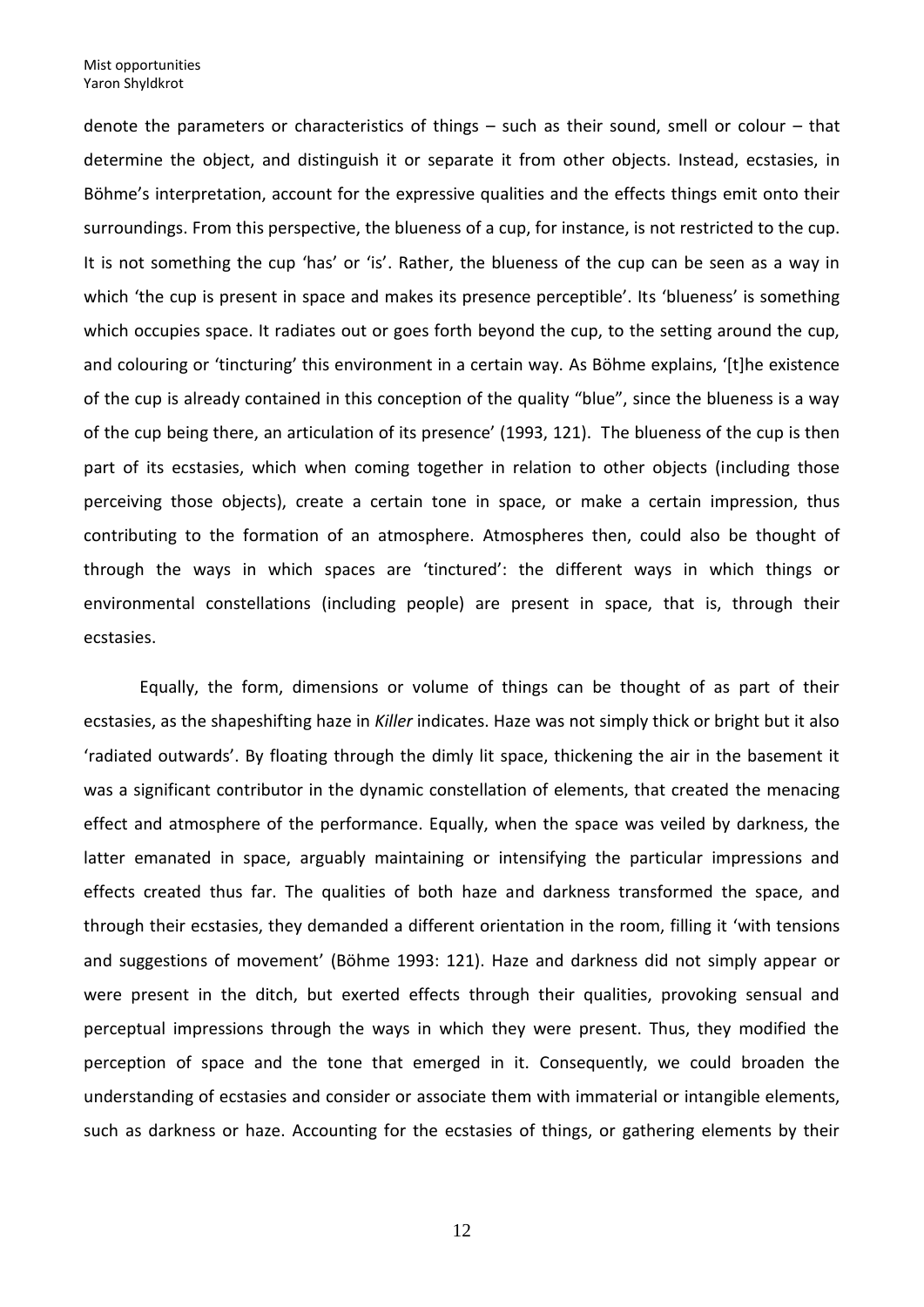ecstasies, can assist with the composition of atmospheres, and thus forms the second strategy I am proposing.

*Killer* took place mostly in darkness, with moments in low lighting where haze played a key role. When light (designed by Azusa Ono) appeared in the production, haze made the light beams more tangible and noticeable, as the light passed through the dust and haze particles. *Killer* was a promenade performance in which the audience members were directed, by small gestures of the performer and the use of light, to move around the rooms of the old building's basement. As the audience moved around, haze moved around with them. In *Killer,* haze and the tangible (hazy) light contributed to the composition of a stuffy and claustrophobic tonality in space. Haze not only enhanced the immersive experience of the performance, but it also added a layer of mystery and danger to the space, which enhanced the disorienting qualities of the performance. My experience of *Killer,* then, was not merely one of following a story; rather, my perception of the piece was suffused by a tense and dark atmosphere, which was created through my interaction with all the elements described above, as well as the challenge to visuality (created by darkness/dim lighting and haze). Haze floated by and, like a quiet accomplice, hinted that something might be lurking in the shadows. Darkness concealed what might be hiding in space, while the stuffiness of haze meant the audience could not see much in light either. Haze held the capacity to affect the audience, their perception and arguably their mood, and thus helped produce an alarming and tense atmosphere, supporting and co-creating the mysterious, dark tone of the play, which gave an insight to the inner world of three killers.

As 'properties' of the performance's design, haze and darkness through their ecstasies can be understood as tools for the composition of an atmospheric effect (Böhme 1993, 125), deployed for the creation of atmospherically charged spaces in which the performance evolves. Haze and darkness do not simply *represent* atmosphere but are in fact *part of* what constitutes that atmosphere. While the movement of haze cannot be entirely steered, and its visual *appearance* cannot be tightly controlled, its presence, as a material object, has the ability to 'flow as a sequence of events and sensations, successively provoking immersion, engagement, distraction and attraction' (Edensor 2015, 333). Walking through *Killer* was like walking through the threatening dark and misty alley. In both, clarity is obstructed, challenging the properties of the seen and scene. Haze communicated something about the distinct qualities of the space (Hasse 2016, 178), while tuning the audience into a different rhythm. As mentioned, haze is by no means a new tool to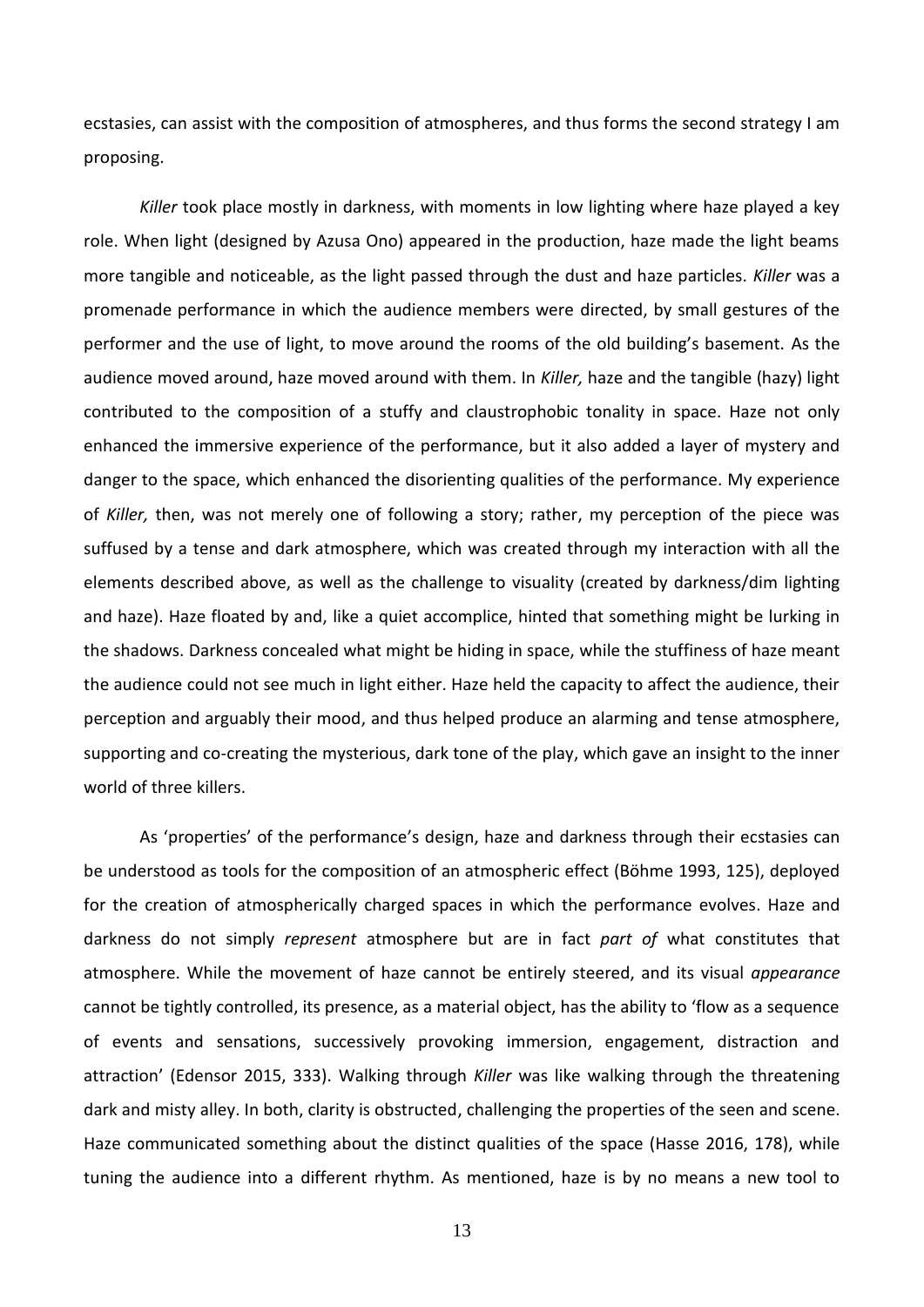create an 'effect' in performance. Nevertheless, when it comes to *Killer*, I argue that haze does not serve as mere decoration, or an element that simply adds flair and drama to the stage-image. Haze altered the perception of light, surrounded (or floated around) the viewers and, through its ecstasies, affected the ways in which the audience sensed or made sense of the performance and therefore shaped the conditions for the show's atmosphere.

Another example of the potency of haze and mist can be seen in Ann Veronica Janssens' *Yellowbluepink* (2015). Shown at the Wellcome collection in London, the artist positioned her audience in rooms filled with colourful mist, where, upon entering, visitors stepped inside a 'cloud' (figure 1). In *Yellowbluepink* – which is part of a series of works titled 'Mist Rooms' – as visitors walked slowly around the gallery, they moved from seeing pink coloured mist to seeing yellow to finally seeing blue. Tim Ingold argues that atmospheres are not 'free-floating, like a mist into which we might place both things and ourselves' (Ingold 2016, 167). However, mist can also give rise 'to an unfocused way of looking, evoking a trance-like, meditative state' (Pallasmaa 2005, 46-47). Pointing to some of the ecstasies of Janssens' mist, this way of looking can be seen in *Yellowbluepink* where, while vision is hazy, the colourful mist can make visitors mindful of their body and their experience (Bal 2013). As I walked through the mist in *Yellowbluepink*, I reached out to find my way: almost trying to grab the mist I was engulfed in. Janssens' mist does not only move with the air as it circulates, but it also has the ability to move those who are in it, through the disruption of perception, haptic negotiation or other physical sensations related to temperature, humidity, etc. Like an animated Turner painting, Janssens' formal and structural ingredients of design can be seen, as architect Juhani Pallasmaa describes, as though they are 'deliberately suppressed for the benefit of an embracing and shapeless atmosphere, suggestive of temperature, moisture, and subtle movements of the air' (2014, 22). Crucially, there is a difference between observing clouds and being immersed in mist. When one views clouds from a distance they are objects of perception. However, when I find myself *in* mist (as a manifestation of clouds), 'in a space without clear corners or edges [...] surrounded by a diffuse nebulousness' (Rauh 2017, 1), I adopt a different perceptual stance, as mist alter the way I sense (and make sense of) people and objects (ibid., 9). While the distinction between seeing and being in clouds, haze or mist is not always straightforward, the latter resonates strongly with the experience of atmospheres, which are allencompassing yet still vague and fuzzy.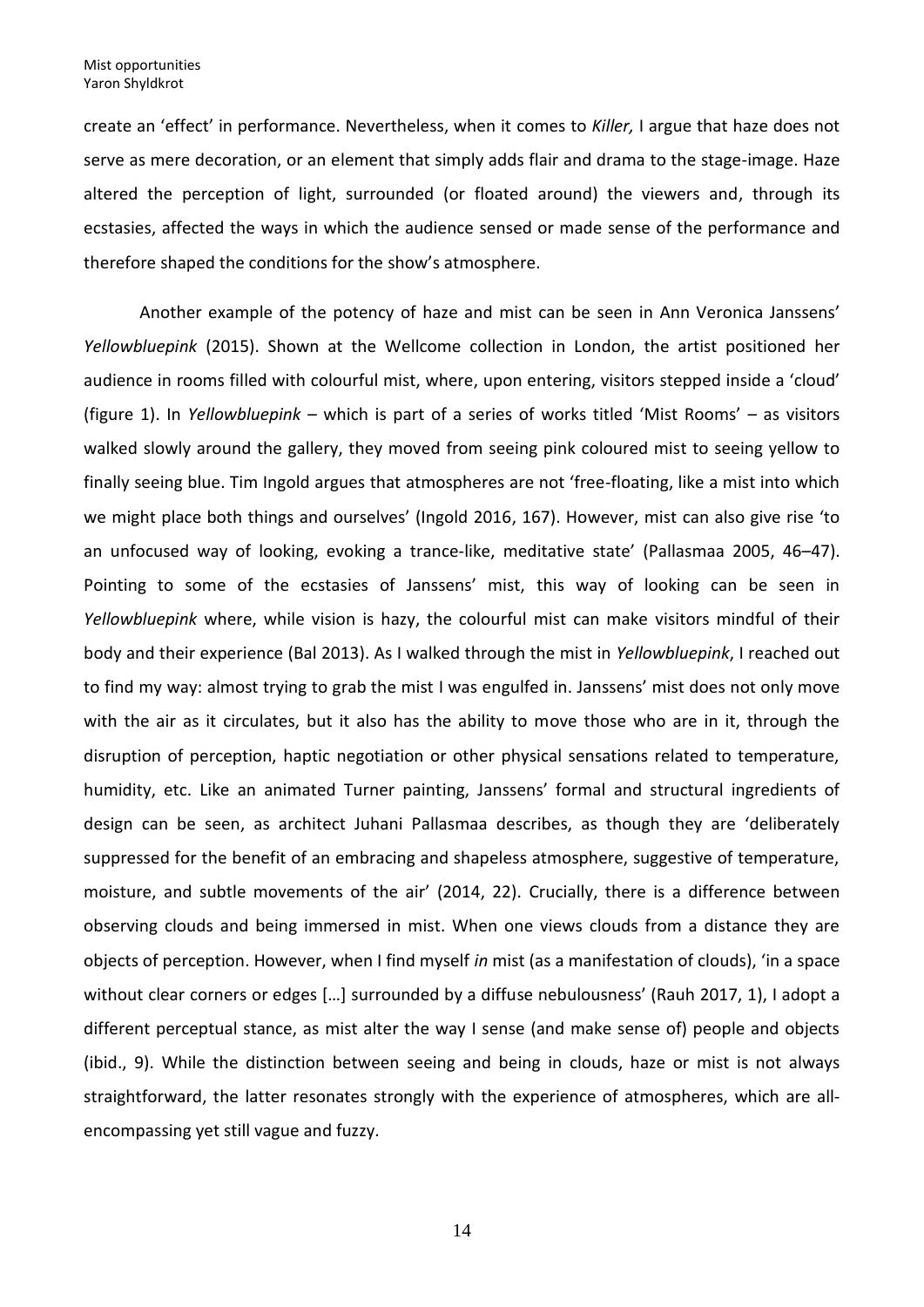Importantly, while both *Killer* and *Yellowbluepink* incorporated haze, or artificial fog, in their design, the ecstasies of haze are not identical in both works. This is because, first, they interact with other scenographic elements - such as light, temperature or architecture. And second, there are differences between both hazes. Indeed, no two hazes are alike (Rauh 2017, 9) and there are numerous ways to produce haze in performance. Fog, smoke and haze machines use glycerine, glycol and water-based fluids that result in different kinds of mist, and dry ice is different to vapour. My intent is not to survey the various technologies to produce artificial mist/haze, but rather to stress that when unpacking the ecstasies of haze, one must take into account the different manifestations of haze, through for example, its density, movement, pace or odour. In Janssens' blurry mist rooms and in *Killer,* haze/mist rendered light more palpable, thicker and denser. However, the opaque colourful mist in *Yellowbluepink* can be considered blissful and cheerful, as opposed to spooky and alarming. Colours – with their cultural interpretations (more below)  $$ clearly play a big part in the affects Janssens' work evokes. Her mist rooms may well induce disorientation, but the colourful mist helps to produce a bright vast space and a playful sense of discovery (Bal 2013). Apart from their difference in colour, in *Killer* the haze that engulfed the space was dense, whereas Janssen's was light. In Killer it was swirly, while in *Yellowbluepink* it appeared like cotton candy: still, suspended in space, helping to establish a cheerful and optimistic tone to/in the room through a contemplative and serene mood. Both forms of mist produced very different rhythms. In *Yellowbluepink*, children were running around, visitors wandered and played and many - in spite of the obvious challenge - tried to take smiling selfies. Conversely, the hazy obstruction of visual perception in *Killer* – which also relied on darkness and low levels of light – did not produce a sense of relaxation, but rather created a sense of being lost, trapped and secluded.

As both examples indicate, while first impressions of spaces are certainly significant, atmospheres are continuous; therefore, the composition of atmosphere has to be constantly reestablished (or sustained) throughout the event. A particular light, for example, might colour the space differently and reintroduce it to the audience in a new way, or the sudden cut of sound might draw attention to the auditorium's acoustics, both of which might alter the atmosphere produced in the theatre and eventually impact the experience(s) of the event. Therefore, in the next section I consider some of the connections between atmospheres and temporality, and propose contrast/immediacy and duration, as two final strategies for the composition of atmosphere.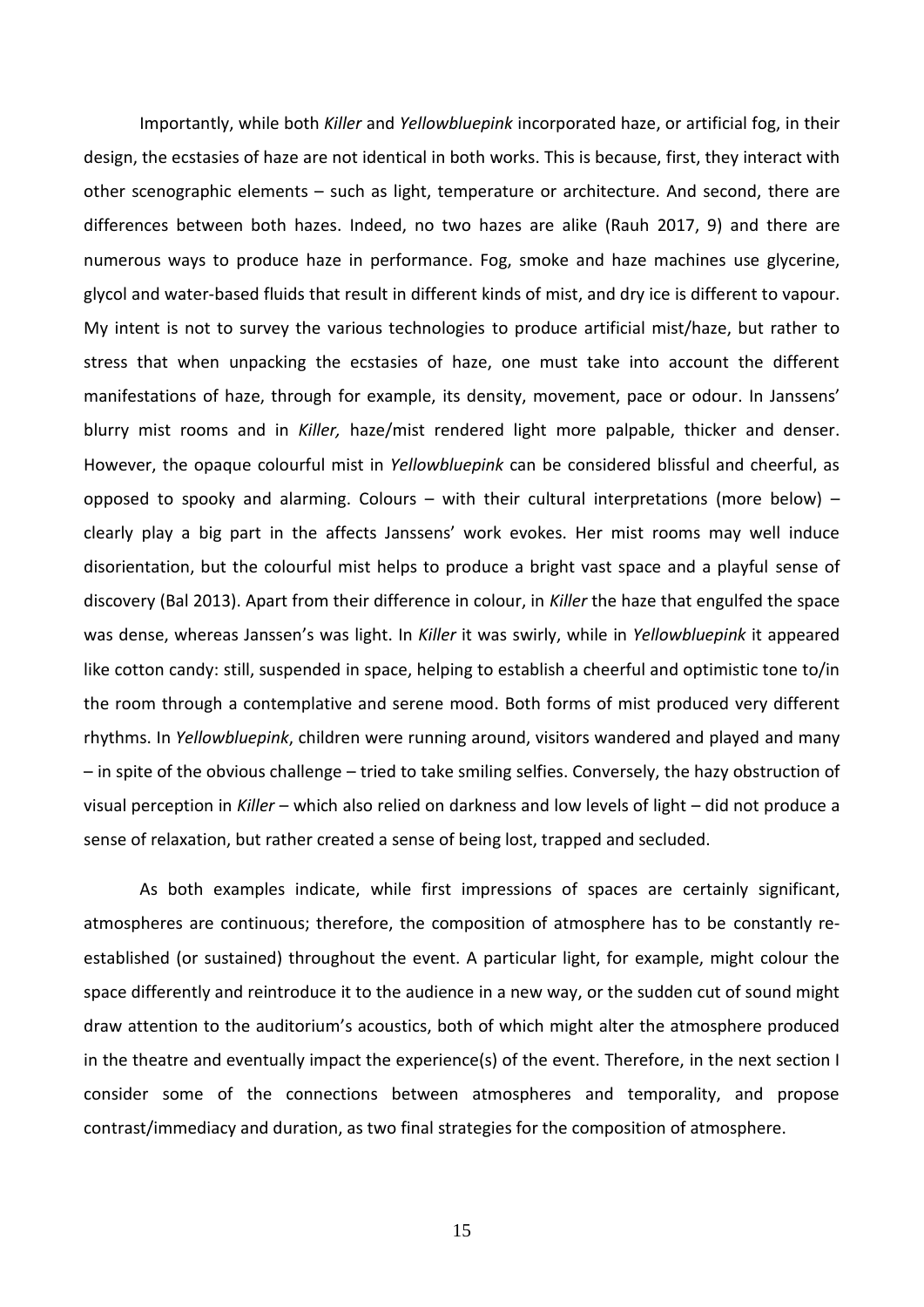### **Temporality and affect**

As haze and atmospheres are phenomena *in the air* rather than air itself, there are numerous connections that could be drawn between them. First, haze ties together both the affective/aesthetic and the meteorological meanings of atmosphere. Second, much like atmospheres, haze is both a spatial *and* temporal entity. When we describe an atmosphere we normally refer to the character sensed in a concrete 'here and now' (Rauh 2017, 7). It might be disputed whether haze and atmospheres are *in* or *of* the space (see Ingold 2016, 170), but as I proposed in the previous section, both the haze in *Killer* and Janssens' mist are still noticed or felt in space. Janssens' dense mist might stand out in contrast to the stable architecture of the room, but it is still very much *there*, contributing to the emergence of atmosphere. The concrete spatial presence of haze and mist also demonstrates how atmospheres are also bound with temporality (Salter 2014). I propose two complementing modes of temporality to consider atmospheres: immediacy and duration. Recalling the first impression(s), in both *Yellowbluepink* and *Killer* haze (and darkness) are instantaneously noticeable, much like when we enter a room and sense the atmosphere in it straightaway (Zumthor 2006, 13). Similarly, for Pallasmaa, this immediacy (rooted in the first impression) proves how, paradoxically, 'we grasp the atmosphere of a place before we identify its details or understand it intellectually' (2014, 21). However, as the movement of haze in *Killer* demonstrates, while haze might endure or linger slightly, it will eventually shift, change and dissipate. Haze is restless. Its shape and location ceaselessly transform as it dissolves and take form (Sørensen 2016, 749-50). This resonates with the experience of atmospheres, which, like haze, do not exist as entities that remain identical over time. We might notice atmospheres immediately for example, a drastic change of temperature might draw attention to our experience  $-$  but as a *sensory background* they become more than a single moment of perception. Atmospheres highlight 'a sustained being in a situation' (Pallasmaa 2014, 20), since they continuously impact the way we feel, sense and perceive in a particular setting. Atmospheres are always a continuum. Thus, much like the whorls of mist, atmospheres are constantly emerging. The alley can have a completely different atmosphere in a different time of day. More subtly, the cosy feeling in my room might grow slightly when a particular loved one joins me there. As such, atmospheres are not only a matter of spatiality but can also be understood through their eventfulness, the current *state of things* (see Lehamnn 2006).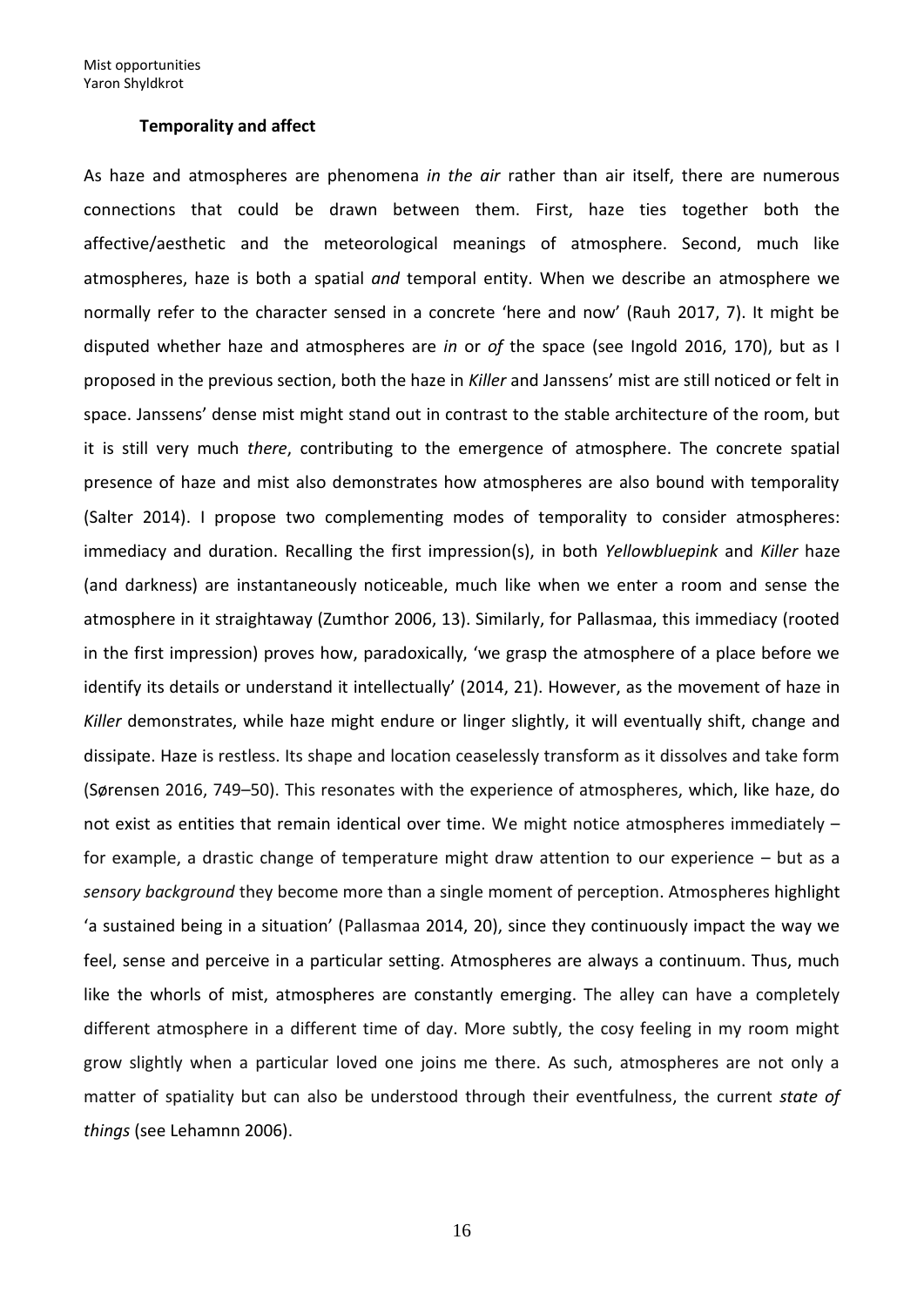Returning to the snappy flick of a switch and initial plunge into darkness in *Killer,* it illustrates how atmospheres are wrought not only through the first impression but also through their contrast to previous situations, circumstances or spaces. The immediate plunge to darkness brings forward a different experience of atmosphere. For Böhme, atmospheres are 'experienced when their respective nature stands out, [...] they are experienced through contrast, that is, when finding ourselves in atmospheres that clash with our own emotional state, or when entering into them by moving from one atmosphere to another' (2017, 168). Broadening the analysis of first impression, this observation can be applied to radical changes between spaces  $-$  such as the entrance from a cold and busy street to a festive theatre foyer or a cosy pub – and arguably, more subtle transitions or transformations in the same space. Hence, I suggest that contrast (or immediate change) can be seen as a strategy for the composition of atmosphere within the performance itself.

In another moment in *Killer,* after a long sequence of sitting in darkness, a torch is lit. It is then followed by two glowing light bulbs. The audience is directed to move to another room, and at that moment I am not sure how we are supposed to do it. Everything is dim and blurry to the point where vision becomes fuzzy (see figure 2). The audience walks carefully through a narrow corridor, guided by a string of glowing light bulbs surrounded by delicate haze. There is a sound of a short circuit and for a second everything goes dark again. Everything pauses. Finally, when the low light comes back on, the audience continue their journey to a new room and find themselves in another narrow corridor, where two rows of chairs are placed facing each other. The performer walks quickly in the passage between the chairs, still holding a torch and signalling the audience to sit down. The already dimmed light becomes dimmer, and with the veil of the haze, one can hardly see the person sitting in front of them.

The movement between the different performance spaces could have created numerous first impressions. But, more importantly, the plunges in and out of darkness exemplify how the experience in/of atmospheres can vary in intensity. The contrast or differentiation between states not only intensifies the experience of disorientation, but it also alters (even slightly) the conditions for the emergence of atmospheres.

On the other hand, we might be able to think of duration as another strategy for atmosphere production. For instance, as visitors move through Janssen's installation, the mist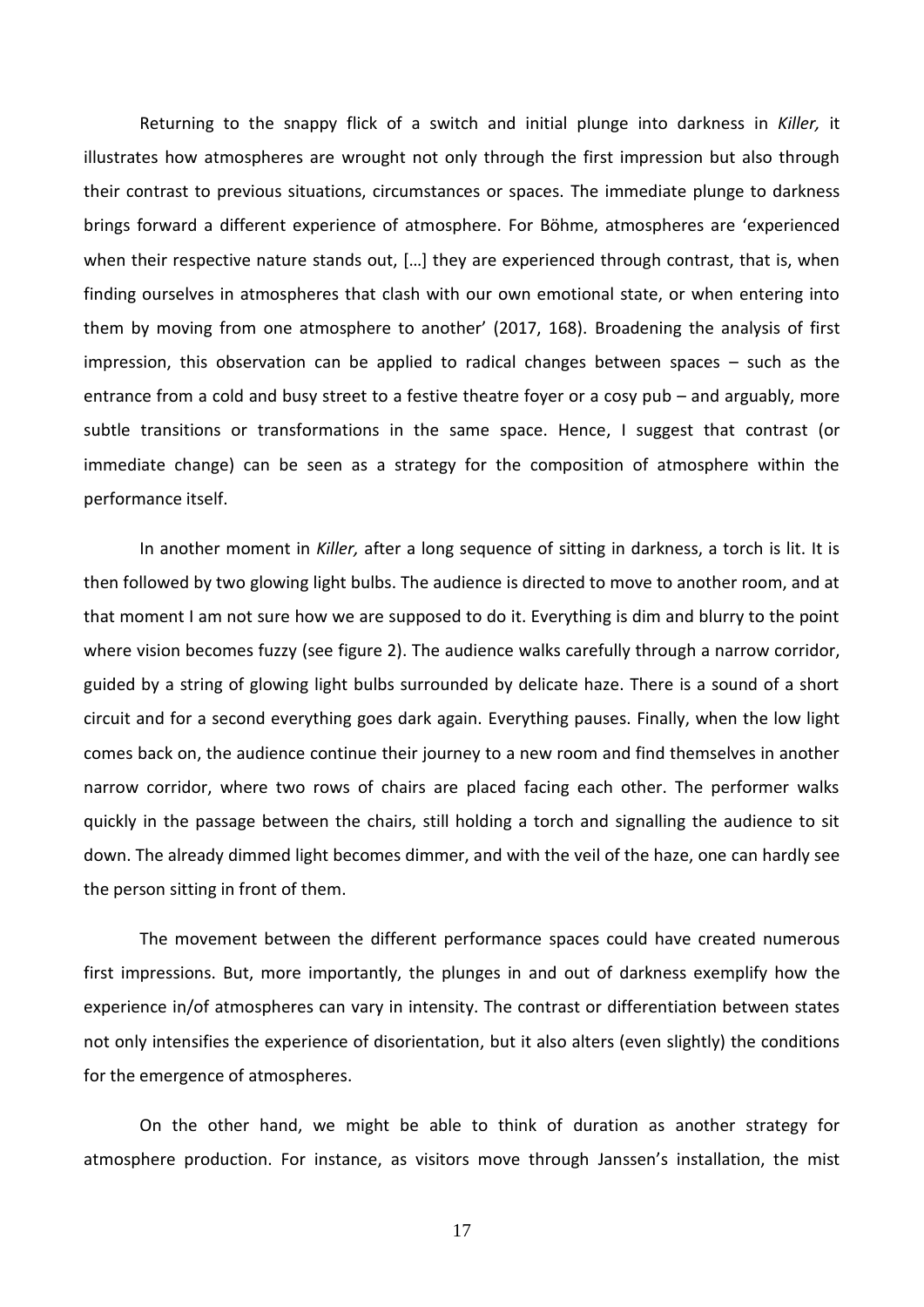encourages them to revel in it. The extended duration of the installation invites visitors to familiarise themselves with the misty room, explore and rediscover the space and their perception of it. A sustained tonality is being composed. Conversely, the extended blackouts in *Killer* accompanied by graphic descriptions of violence - allowed the sense of discomfort to intensify as the performance unfolded.

The effects on the felt body are undoubtedly significant to our understanding of atmospheres, since as 'we enter a space, the space enters us' (Pallasmaa 2014, 20). However, while atmospheres, like affect, have a lived duration that shifts us between states (Anderson 2009, 78) affect and atmosphere are not synonymous (Edensor and Sumartojo 2015, 252). Like affect, atmospheres are interrelated and located *between* experiences and environments. However, as Bille et al. argue, conceptualising atmospheres *as* affect

runs the risk of understanding atmospheres by proxy, translating them into another concept whereby they lose their material grounding. Atmospheres must have something to do with spaces and temporality, something to do with the intrinsic qualities of materials, and something to do with experience (2015, 35).

This is why I am reluctant to use the term *affective atmospheres* (see Anderson 2008; Hann forthcoming). In her robust theorisation of what scenography does, Rachel Hann asserts that 'scenography occurs as an affective atmosphere, and sustains an innate potentiality for change and re-modulation' (forthcoming). Indeed, Hann adopts a new materialist reading of atmospheres that, similar to my exploration, traces the different qualities, various entanglements and affective capacities of both ephemeral and tangible materials. Yet, despite the recognition that atmospheres are crafted in relation to material assemblages and felt ideologies, referring to atmospheres as simply *affective* could risk disregarding conscious, intellectual and other felt experiences of atmospheres; how the understanding of atmospheres relies for example on past experiences and memories. Moreover, atmospheres  $-$  and the ecstasies of things  $-$  are also the result of social, cultural, political, historical and representational factors and contexts that inevitably influence the ways through which atmospheres are sensed (Edensor 2015, 334; Griffero 2017). Such a view also implies that the experience of atmosphere is not simply sensory or affective, but at times also involves reflective thought, playing 'on both sensing and knowing' (Thibaud 2014, 282). As Griffero explains, the perception of atmospheres relies on the co-perception of past and expected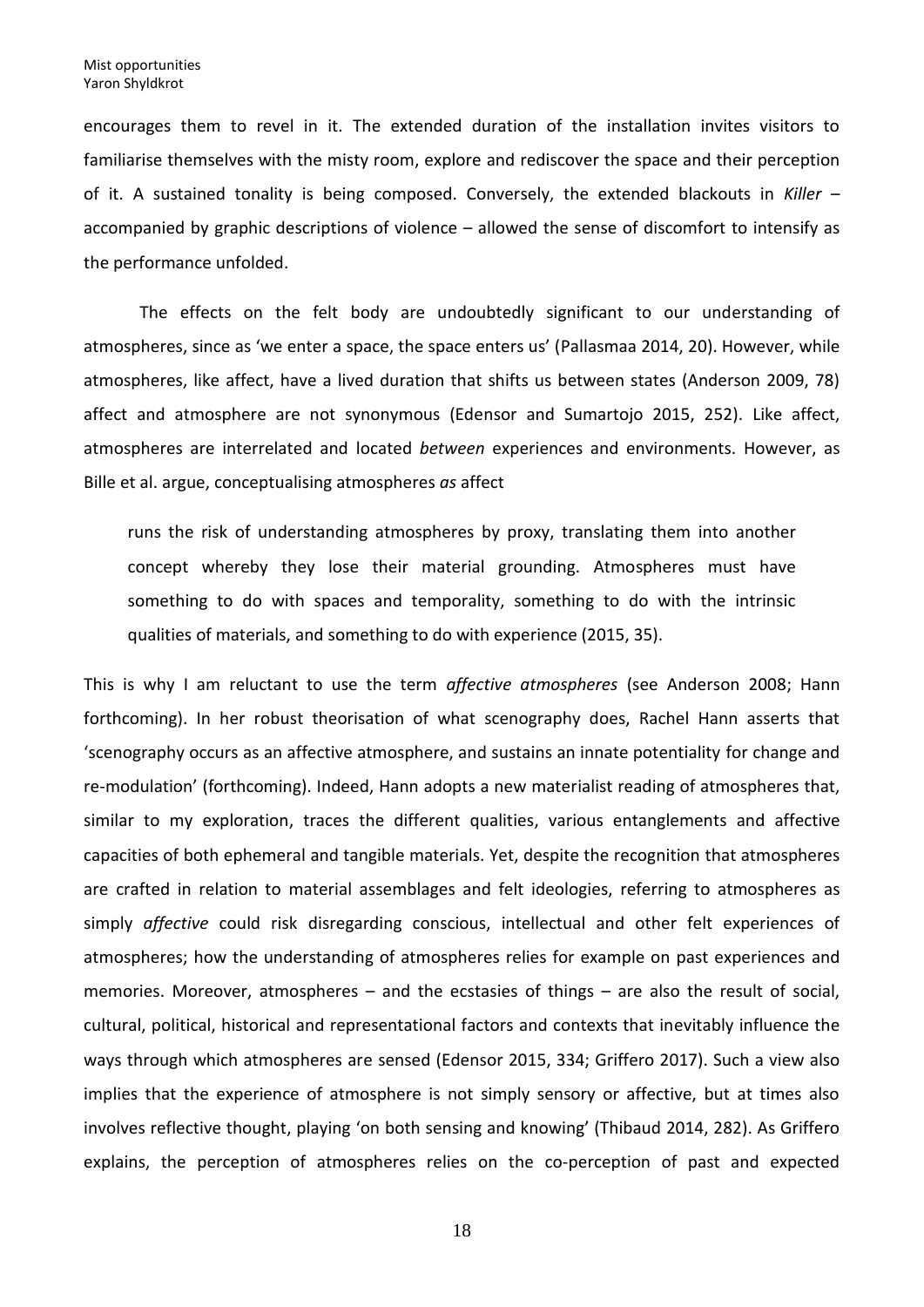atmospheres: 'you feel the tense atmosphere of a play precisely because you anticipate the following situation, heavily influenced by title, name of the author, genre, previous performances, etc.' (2017, n.p.). Thus, thinking of atmospheres as not synonymous with affect, and by acknowledging some of the psychological or intellectual understandings or cultural representations of materials (and their ecstasies), might provide another route for atmosphere production that identifies atmospheric potential and builds on previous experiences of atmospheres<sup>2</sup>.

Darkness, for example, is full of associations, presumptions and even cultural values that portray some experiences in darkness as 'suffused with danger and uncertainty' (Edensor 2015, 344). By being immersed in darkness in *Killer* for a long period of time or walking through the hazy and corridors of Shoreditch Town Hall, my experience might already be affected and mediated by numerous horror films and cultural representations or past experiences. Atmospheres emerge in the interaction between matter, place and state of mind (Bille 2015b, 268) in a particular moment. Thus, while one should be wary of understating 'atmosphere *as* scenography' (Salter 2017, 173, my emphasis), the attunement to a situation is already saturated by shared meanings and histories. Notably, makers might rely on these shared meanings in order to impact how individuals would experience the atmosphere of the show (Grant 2013, 14).

By analysing the use of and engagement with visual obstruction in *Killer* and *Yellowbluepink,* I have sought to unpack the ways in which the conditions for atmosphere were set in both works. As such, I reflected not only on what the design and composition meant, but also on what they *did*  and how the interaction between various elements produced different sensations, feelings, affects and reflections, and thus helped to orchestrate different atmospheres. Undoubtedly, my description was intertwined and intrinsically linked with my own experience, which as mentioned is the inherent paradox of such examination. To bypass this issue, I adopt Böhme's relational perspective, and suggest that it is a question of focus and emphasis. To clarify, my focus was not on my tense feeling throughout *Killer*, but rather, I attempted to trace the conditions that produced the atmosphere of the show and *how* they were set up in the first place.

<u>.</u>

 $^2$  The composition of atmospheres can therefore illuminate different ways of being together in a situation thus adding a political layer to atmosphere (Thibaud 2014, 284; Bille et al, 2015, 31, 33; Grant 2013). As Griffero clarifies: 'At the heart of every social [...] relation we thus find atmosphere. That is, the whole of words, gestures, corporal suggestions, gazes and cliches that, guaranteeing a shared emotional "agenda" of ideas and projects, implicitly restates social and axiological hierarchies, often by means of the reactivation of previous atmospheres, perhaps idealised ones' (2014, 72).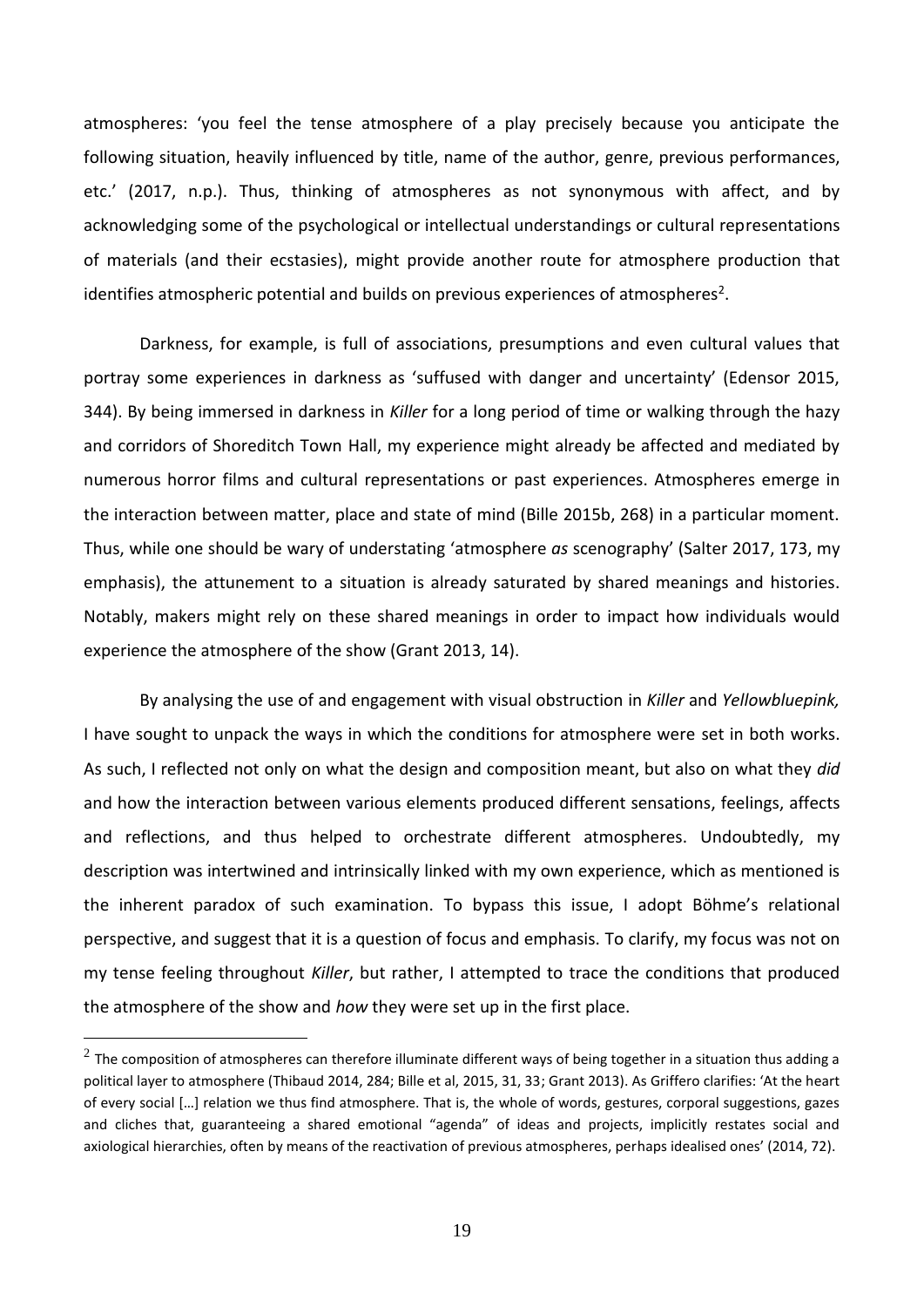## **Conclusion**

Take a look at the space around you: how the light falls, how far you are from others, what sounds you hear, how loud it is, how your feet touch the floor, whether it is cold or warm. All of these factors shape the atmosphere you are in. Atmospheres are shaped by the material and natural elements in our environment and through our interaction with those elements. They can alter our mood, and impact the ways in which we perceive, sense, or make sense. Even a slight change in intensity, volume, colour, direction or temperature can orchestrate an entirely different situation, producing a different atmosphere.

To conclude, in this article I examined the process of the composition of atmosphere. Atmospheres are not a 'thing', but are instead the result of a constellation, assemblage or encounters *between* things (whether human or non-human, material or immaterial), which can lead to various sensations, feelings and affects either when we notice them or as they unfold over time. Building on recent interest in atmospheres and sensory spaces, I have proposed specific strategies for atmosphere production  $-$  namely the arrangement of first impressions, accounting for the ecstasies of things, the crafting of contrast and immediate change and the facilitation of more extended duration - in order to illuminate this hazy phenomenon. We are constantly immersed in atmospheres, and I proposed that haze and mist share some similarities with atmospheres and can represent our immersion in them. I turned to haze and darkness to examine the various ways in which visual obstruction might shape different conditions for atmosphere production in performance. While my study of composition might expand or challenge the understanding of composition  $-$  as I focus on intangible or immaterial elements  $-$  my aim was not to show how more ephemeral elements of scenography replace traditional foundations of design (Salter 2017, 164) but instead to advance the exploration of how scenography exceeds a strictly visual dimension. Although I looked at specific conditions that overwhelm the felt body, we might also encounter atmospheres which are simply there, and 'like mist, [...] do not disrupt the flow of the mundane, but float idly by it' (Welton 2011, 127). Performance, then, opens up space to think about that 'quality of relation': to further examine what atmospheres are, to consider how one might emerge and to reflect on how they bring us together. We can think about their production, constructing a deliberate, intentional composition to set the atmospheric tone for, and during, the event. Or we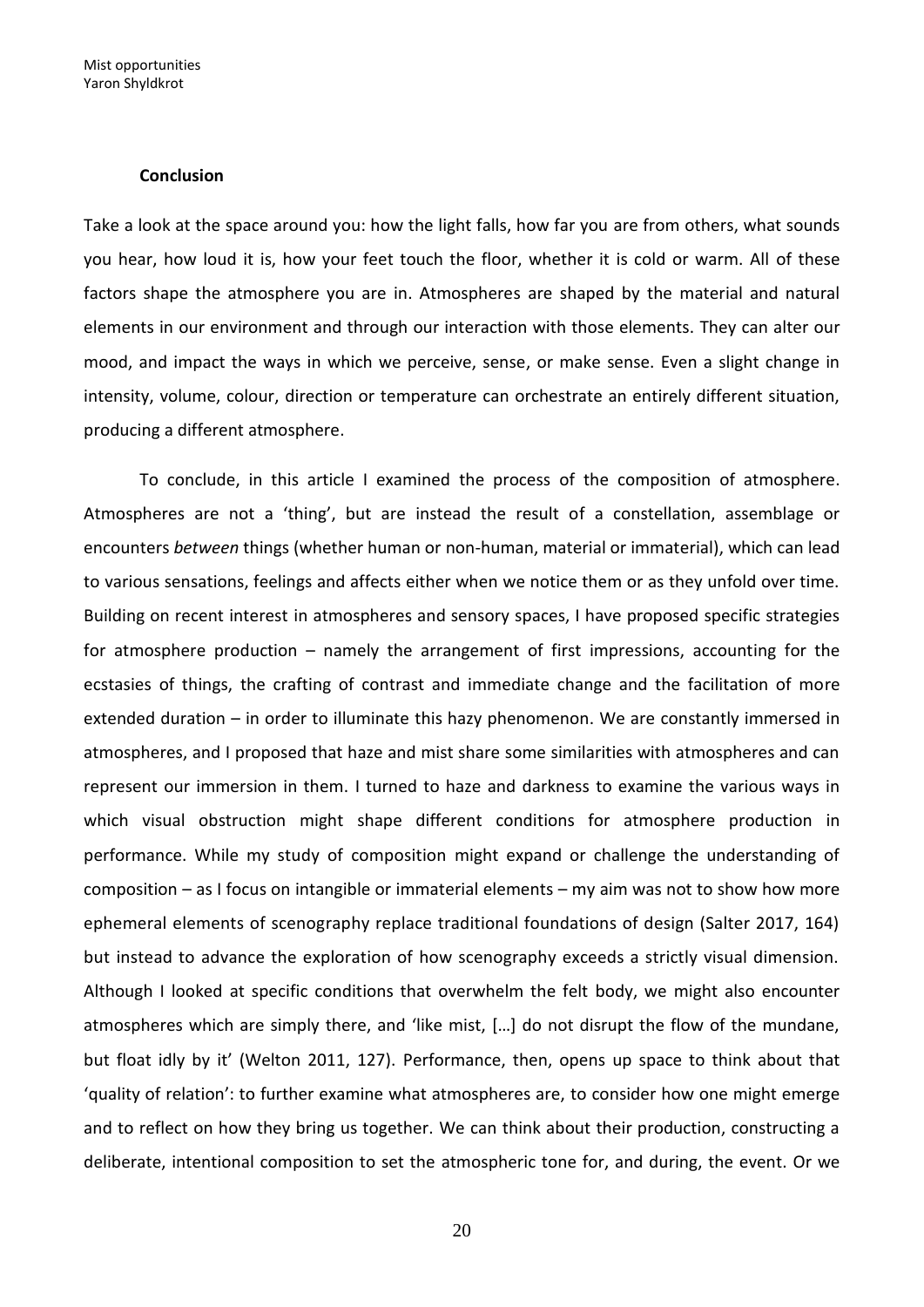can reflect on how different atmospheres create different experiences, and eventually contribute not only to the feeling of but also to the meaning of performance.

# **References**

Anderson, Ben. 2009. "Affective Atmospheres." Emotion, Space and Society 2 (2): 77-81.

- Bal, Mieke. 2013. *Endless Andness: The Politics of Abstraction According to Ann Veronica Janssens*. London: Bloomsbury.
- Bille, Mikkel. 2015a. "Lighting up Cosy Atmospheres in Denmark." *Emotion, Space and Society* 15: 56– 63.
- Bille, Mikkel. 2015b. "Hazy Worlds: Atmospheric Ontologies in Denmark." Anthropological Theory 15  $(3): 257 - 274.$
- Bille, Mikkel, Peter Bjerregaard, and Tim Flohr Sørensen. 2015. "Staging Atmospheres: Materiality, Culture, and the Texture of the in-Between." Emotion, Space and Society 15: 31-38.
- Bille, Mikkel, and Tim Flohr Sørensen. 2016. *Elements of Architecture: Assembling Archaeology*, *Atmosphere and the Performance of Building Spaces*. New York: Routledge.
- Blanga-Gubbay, Daniel. 2016. "As a Cloud Shaped by the Winds." Maska 31 (179-180): 24-33.
- Böhme, Gernot. 1993. "Atmosphere as the Fundamental Concept of a New Aesthetics." Thesis Eleven 36 (1): 113-126.
- Böhme, Gernot. 2013. "The Art of the Stage Set as a Paradigm for an Aesthetics of Atmospheres." *Ambiances,* 10 February 2013. Accessed June, 11, 2016. <http://ambiances.revues.org/315>

Bˆhme, Gernot. 2017. *The Aesthetics of Atmospheres*. London: Routledge.

- Collins, Rebecca Louise. 2017. "Sound, Space and Bodies: Building Relations in the Work of Invisible Flock and Atelier Bildraum". M/C Journal 20 (2).
- Cornford, Tom. 2017. "Michael Chekhov's Atmospheric Dramaturgy". Paper presented at Staging Atmospheres conference, London, December 8 2017.
- Edensor, Tim. 2015. "Light Design and Atmosphere," Visual Communication 14 (3): 331-350.
- Edensor, Tim, and Shanti Sumartojo. 2015. "Designing Atmospheres: Introduction to Special Issue." *Visual Communication* 14 (3): 251-265.
- Fischer-Lichte, Erika. 2008. *The Transformative Power of Performance: A New Aesthetics*. Translated by Saskya Iris Jain. New York: Routledge.
- Gannon, Susanne. 2016. "Ordinary Atmospheres and Minor Weather Events." Departures in Critical *Qualitative Research,* 5 (4): 79-90.
- Grant, Stuart. 2013. "Performing an Aesthetics of Atmospheres." Literature & Aesthetics 23 (1): 12-32.
- Griffero, Tonino. 2014. *Atmospheres: Aesthetics of Emotional Spaces*. Translated by Sarah de Sanctis. Farnham Surrey: Ashgate.
- Griffero, Tonino. 2017. "Theatrical Atmospheres: Much Ado About Nothing?". Paper presented at Staging Atmospheres conference, London, December 8 2017.
- Hann, Rachel. Forthcoming. *Beyond Scenography.* London: Routledge.
- Hasse, Jürgen. 2016. "Traffic Architecture: Hidden Affections". In *Elements of Architecture: Assembling Archaeology, Atmosphere and the Performance of Building Spaces*, edited by Mikkel Bille and Tim Flohr Sørensen, 177-194. New York: Routledge.
- Home-Cook, George. 2015. *Theatre and Aural Attention: Stretching Ourselves*. Basingstoke: Palgrave Macmillan.